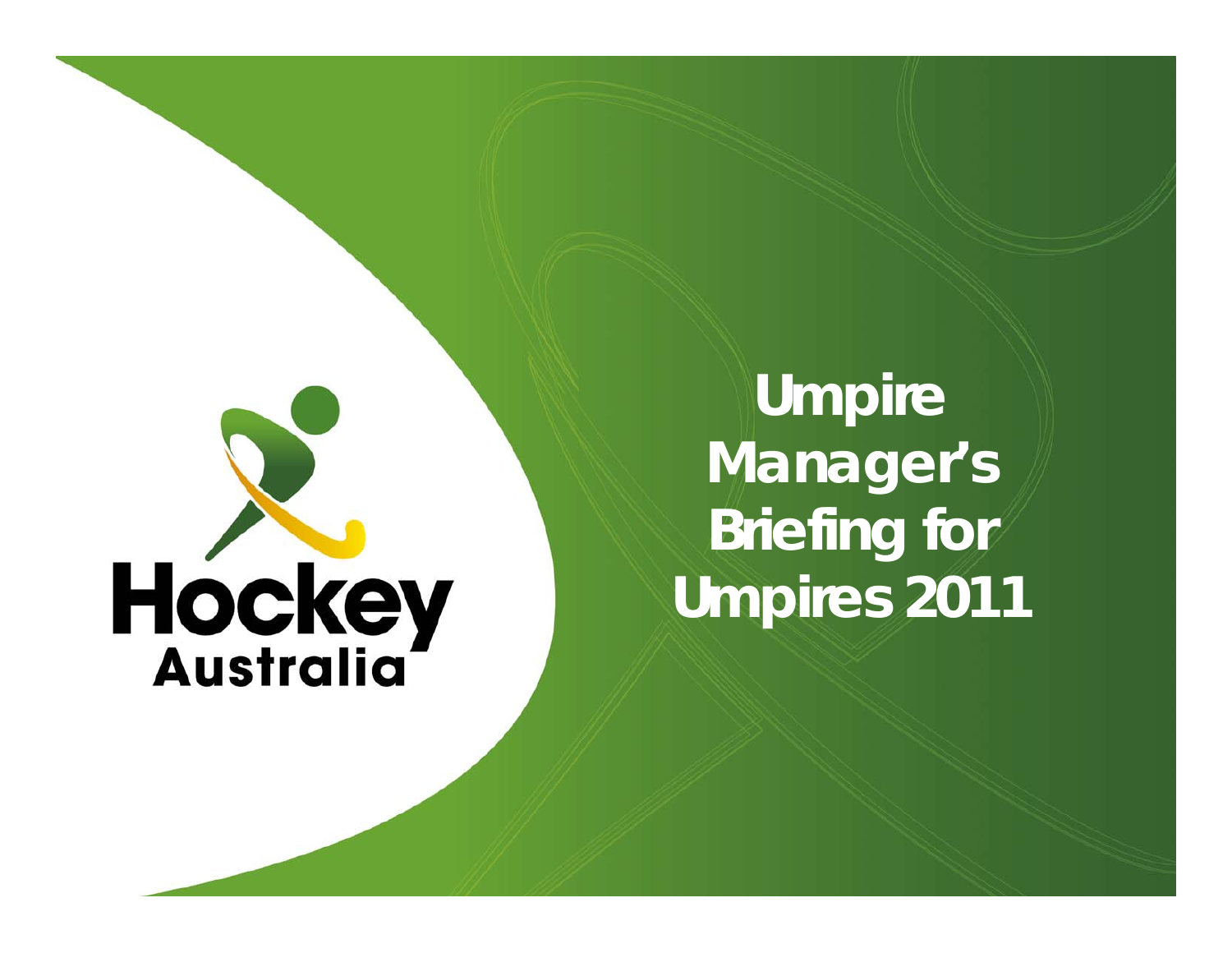

## **Preparation**

- **•Be thorough in your match preparation**
- **•Make sure that you understand the Briefing –this is our match plan**

**•You are expected to umpire to this Briefing –the players want to see the same consistent decisions and actions between each umpire every match, so ask if you are not sure**

- **•Have <sup>a</sup> personal action plan –try to improve something every match**
- **•Maintain your fitness level**
- **•Report any injuries –get treatment**

**•Look after yourself –eating, drinking, resting … always be prepared and consider weather etc.**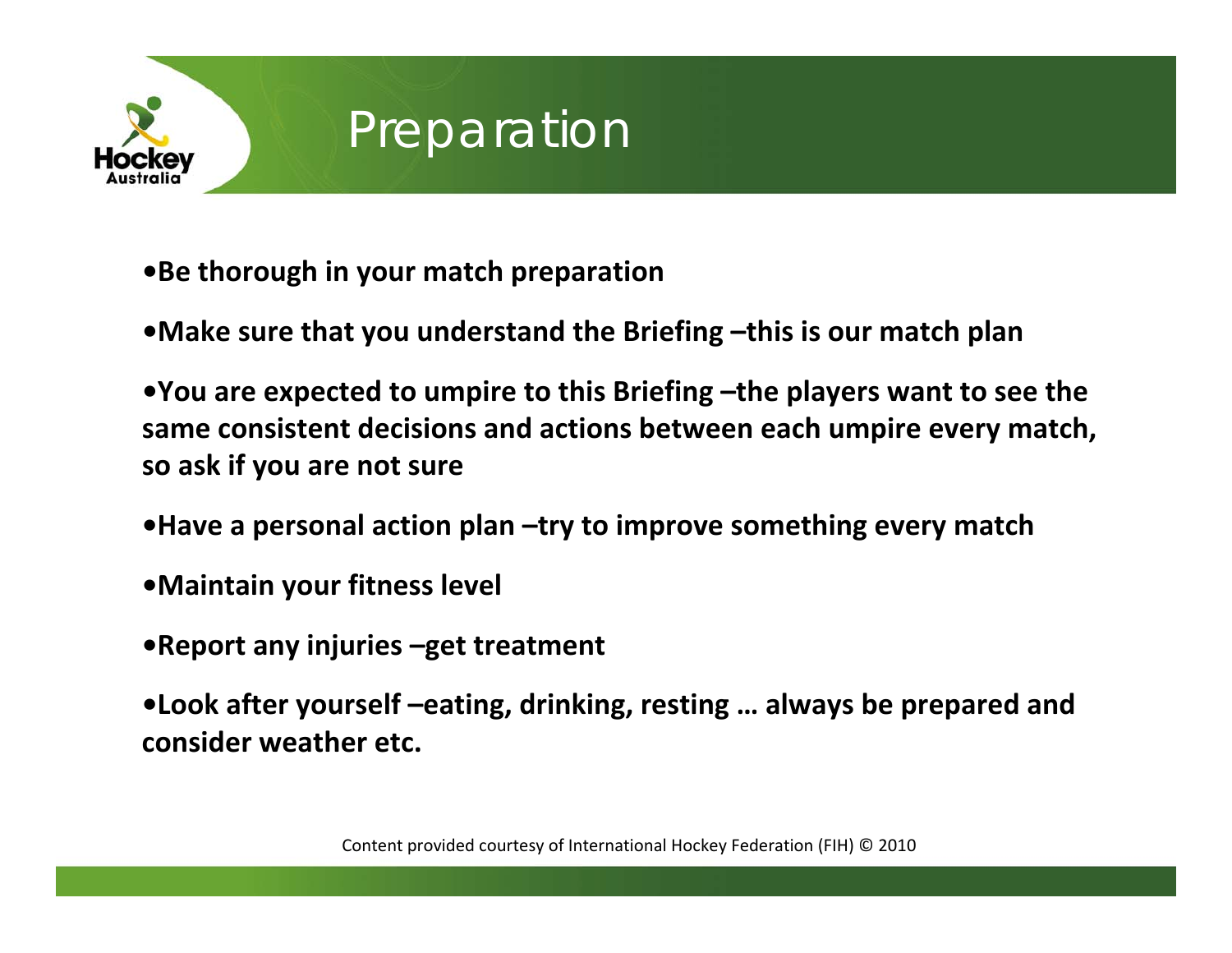

## The Match

•**Be yourself at all times**

- •**Help the players –the players need to understand what you want**
- •**Teamwork and co‐operation are critical –let's help and support each other**
- •**Be aware of the areas of the pitch where your colleague could need assistance**
- •**If you have to, take time in making decisions**

•**Try to get the decisions correct and consistent between the two of you**

•**Use common sense ‐understand the players' intentions**

Content provided courtesy of International Hockey Federation (FIH) © 2010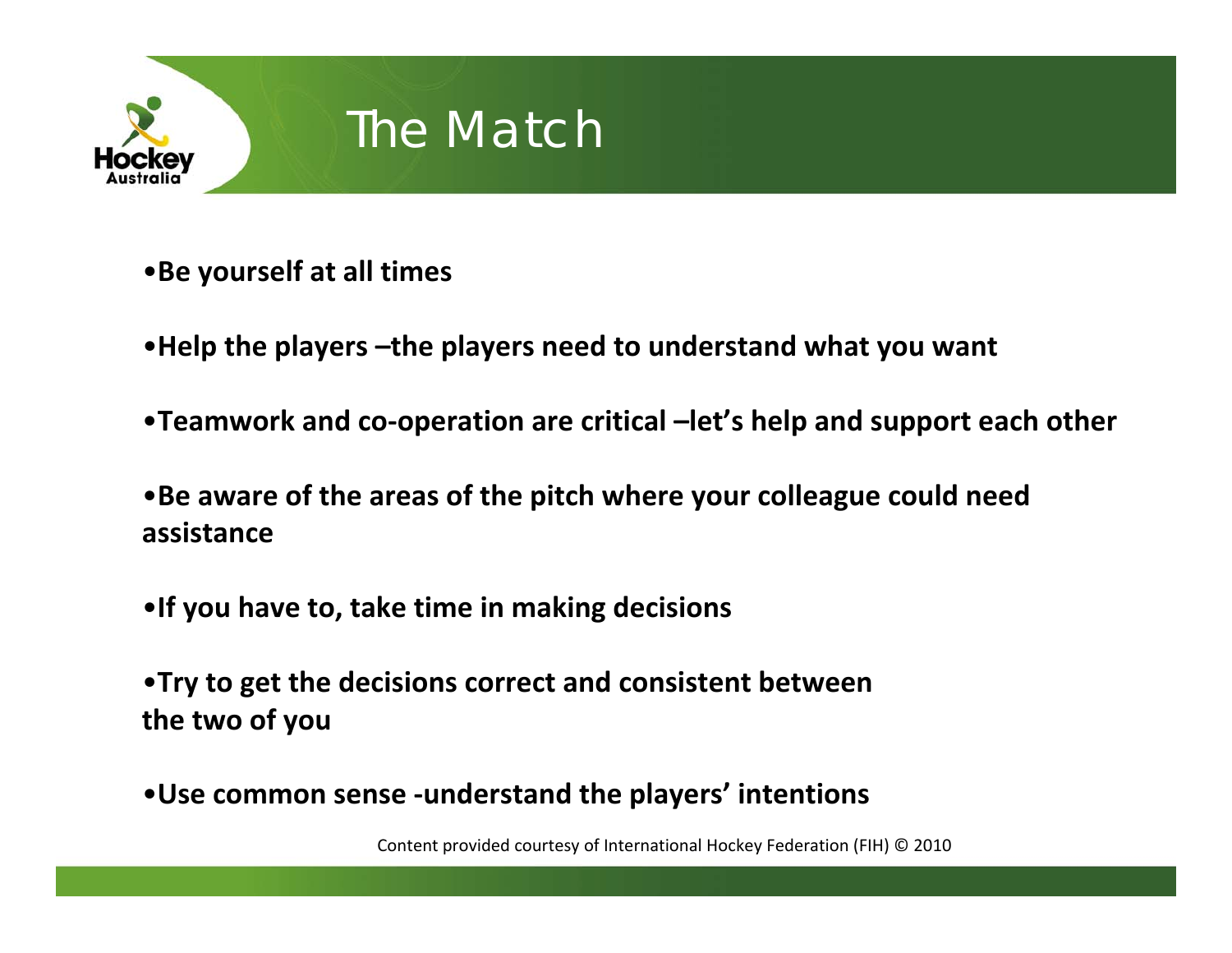

#### Management

- •**Our watchwords should be Awareness –Recognition –Action**
- •**Be pro‐active. Prevention is better than cure**
- •**Set standards early –TALK to the players**
- •**Make it easy on yourself –get them 5 metres at free hits from the beginning**
- •**Recognise early when the ball is not in the right place for free hits –avoid replays**
- •**Ensure free hits are taken correctly**
- •**Change your game plan if you need to**
- •**Communicate with your colleague**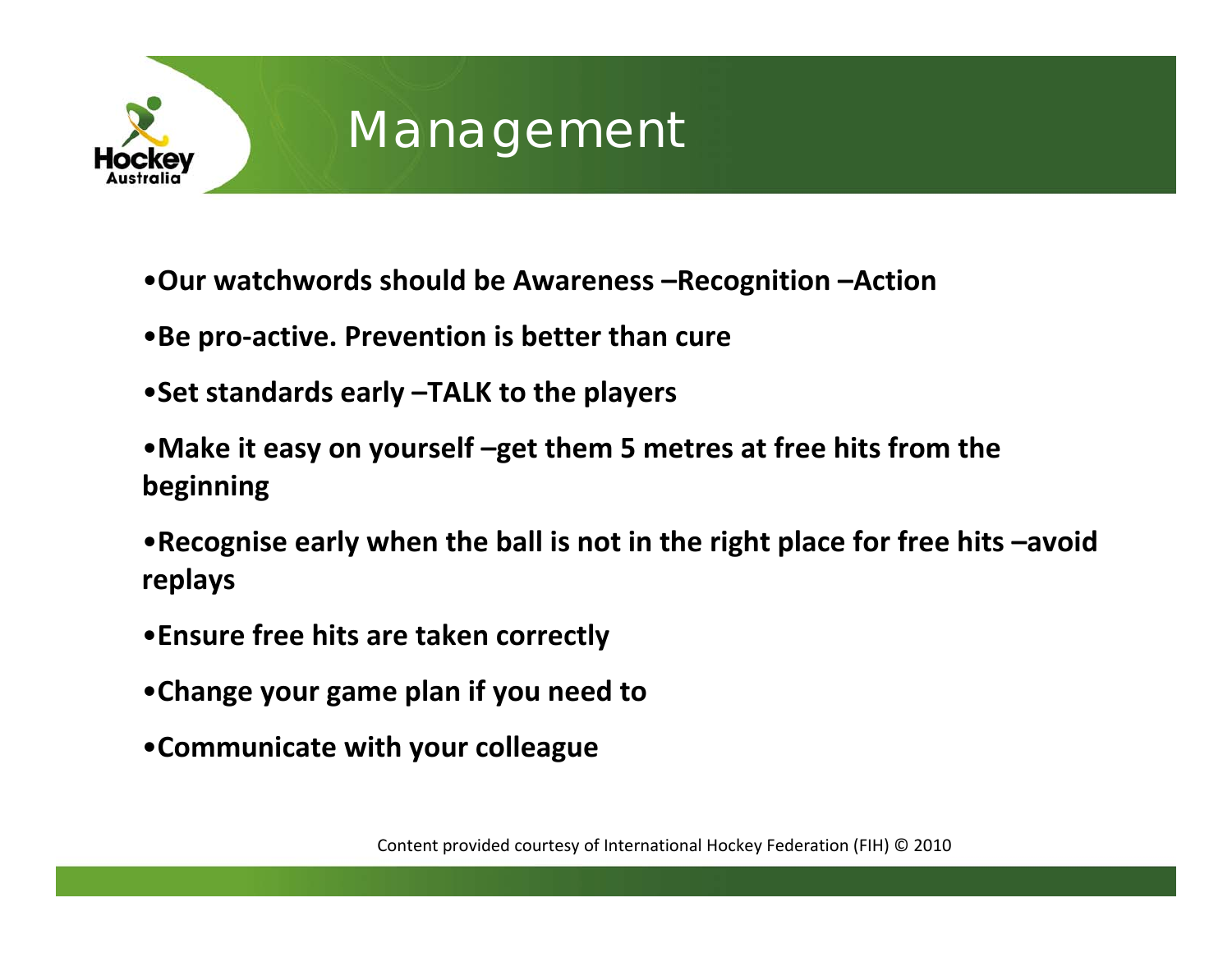

- •**Encourage the game to flow by only interfering when necessary**
- •**However do not lose your grip on the match as <sup>a</sup> result of allowing too much flow!**
- •**Allow the players to contest the ball**
- •**Allow as much advantage as possible**
- •**Read the game –do not ball watch**
- •**Sometimes a free hit is <sup>a</sup> better advantage and causes less frustration**
- •**Whistle timing is critical**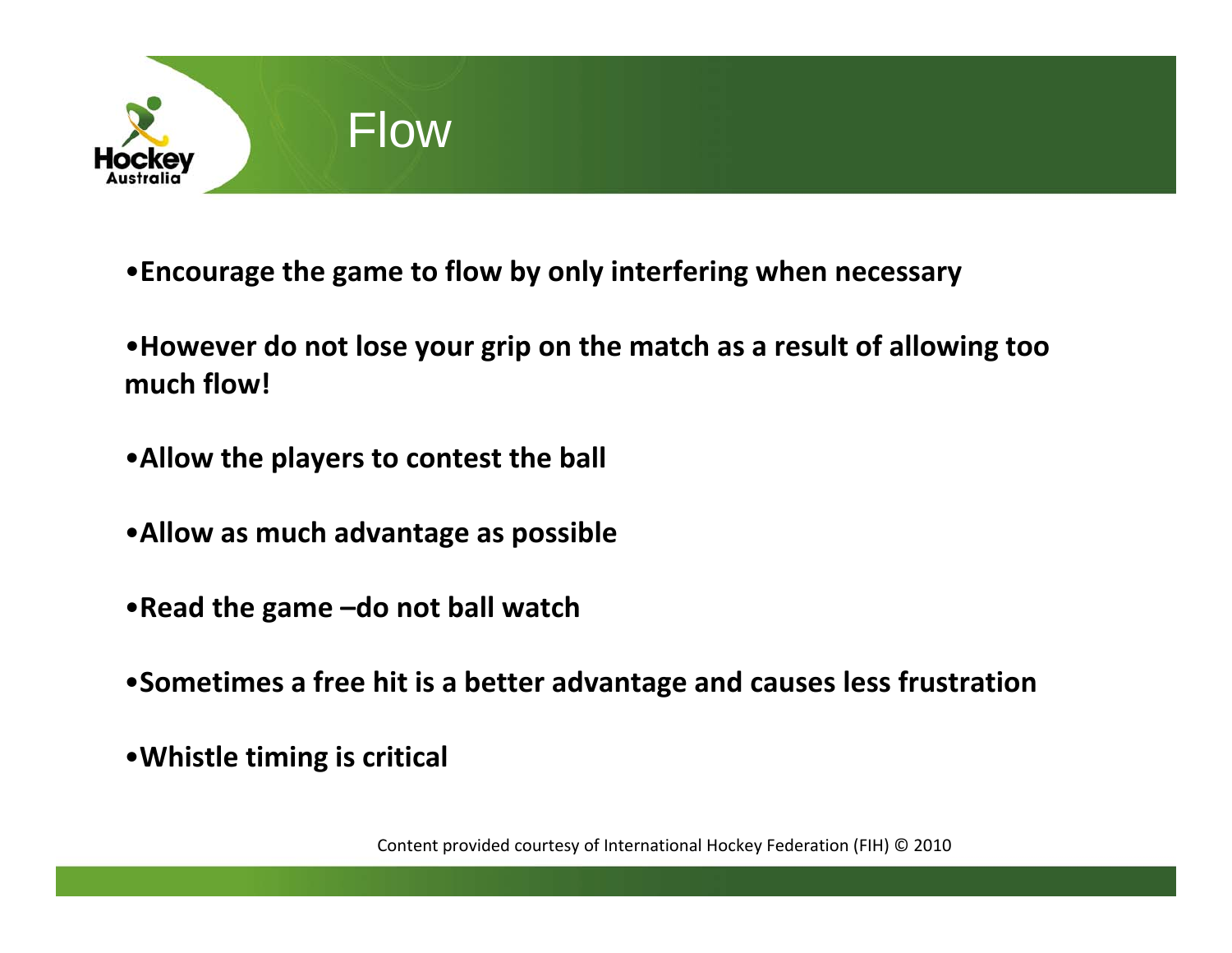

## **Tackling**

•**Watch tackles carefully –only penalise if you are sure there has been an offence**

•**Do not penalise just because there is <sup>a</sup> noise or it looks bad**

•**Do not penalise if the tackler initially appears to be in an impossible position from which to make <sup>a</sup> legal tackle**

- •**Watch which direction the ball travels**
- •**Be strict on the breaking down of play and intentional stopping tackles**

•**A sliding tackle which takes <sup>a</sup> player to ground is <sup>a</sup> high risk, high penalty action**

•**Be aware of intentional shielding and body blocking**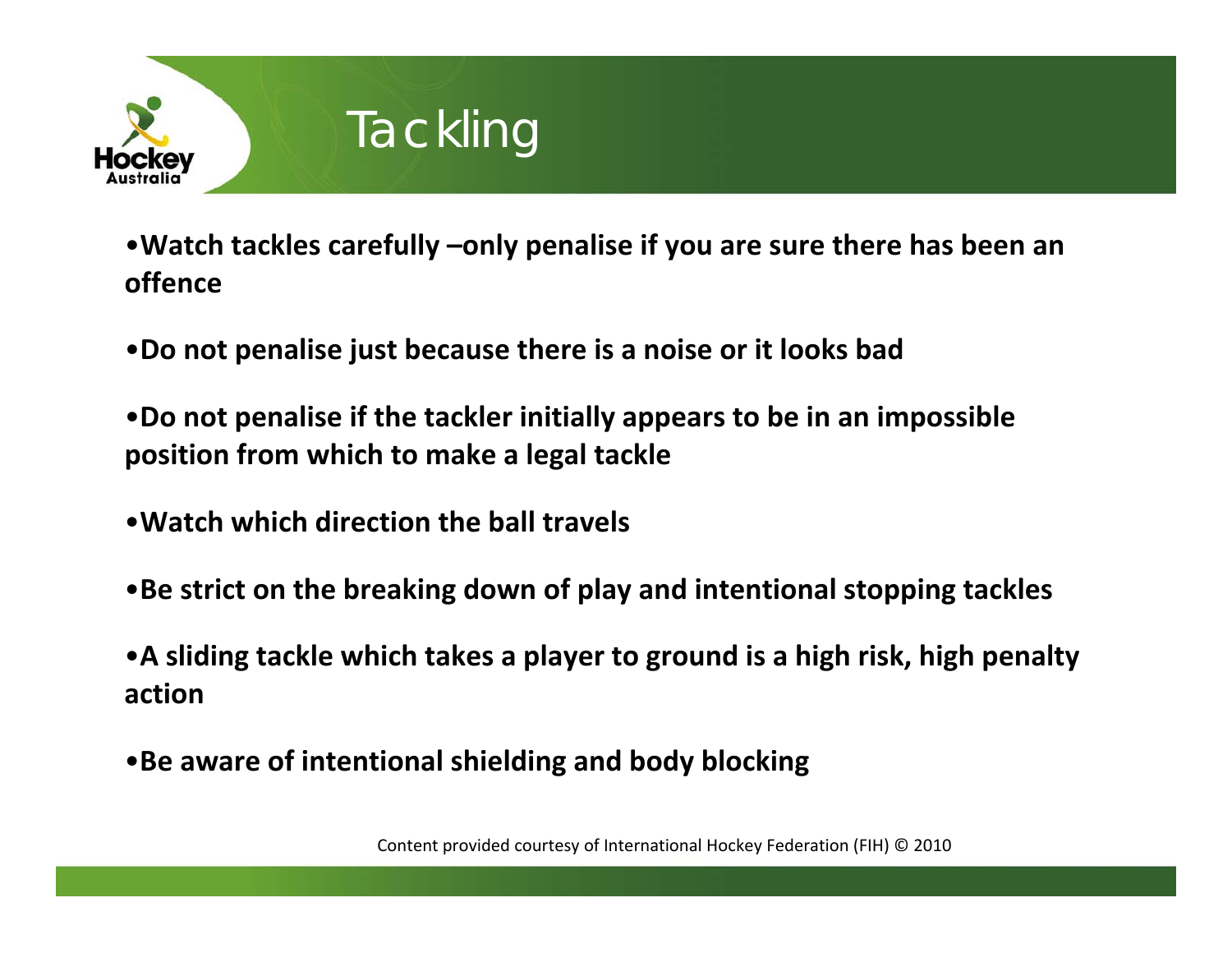

### **Obstruction**

- •**Are the players trying to play the ball?**
- •**Is there <sup>a</sup> possibility to play the ball?**
- •**Is there active movement to prevent the playing of the ball?**
- •**Be aware of professional use of the body to illegally block opponents from the ball**
- •**Stick obstruction is <sup>a</sup> 'hot issue' for players. Judge it fairly and correctly and blow only if you are 100% sure**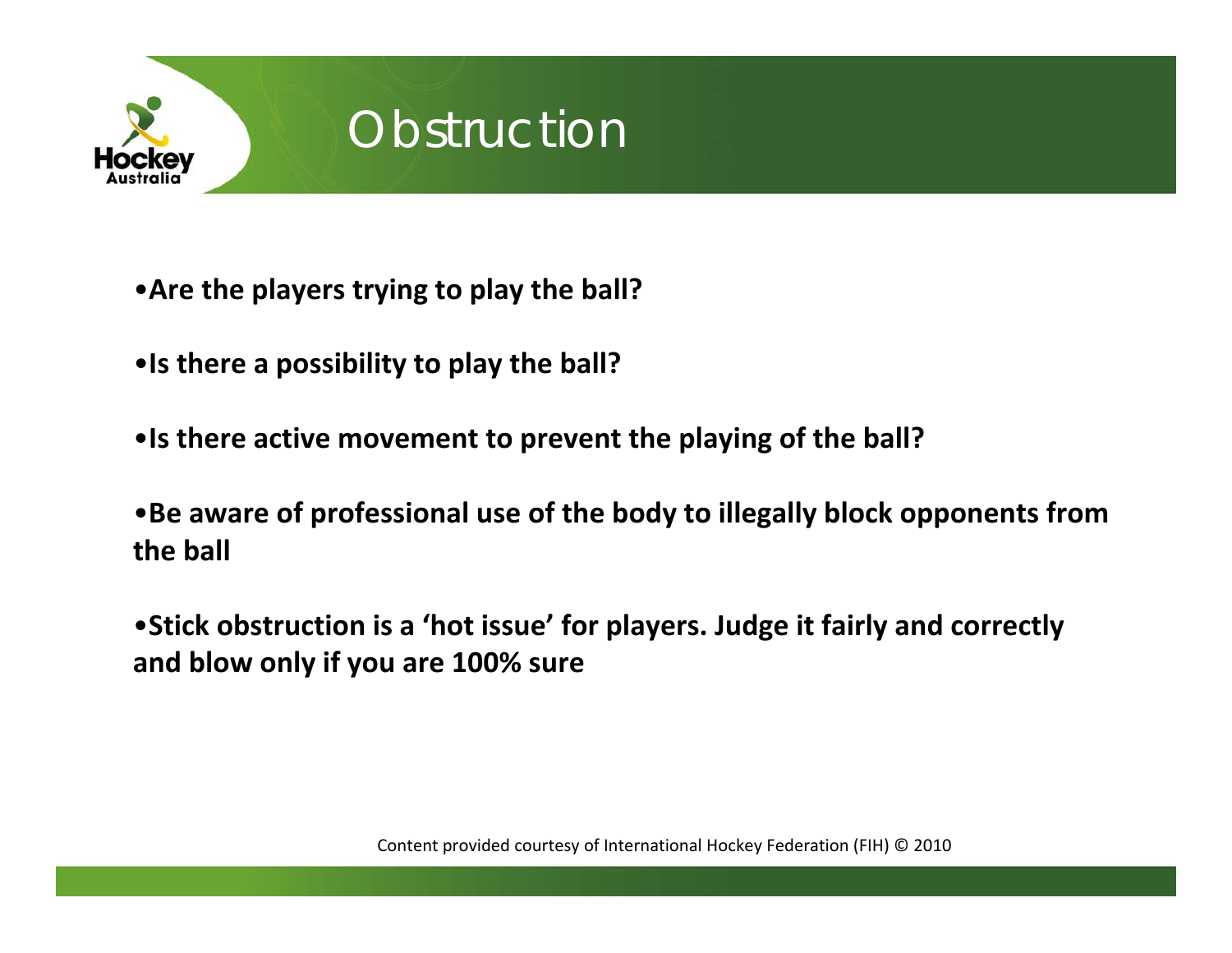

# Ball off the ground

•**Blow only in dangerous situations everywhere on the pitch ‐forget lifted, think danger**

•**Low balls over defenders sticks in a controlled manner that hit half shin pad are not dangerous**

•**Use common sense and show understanding of the play**

•**Be consistent as an individual and as a team**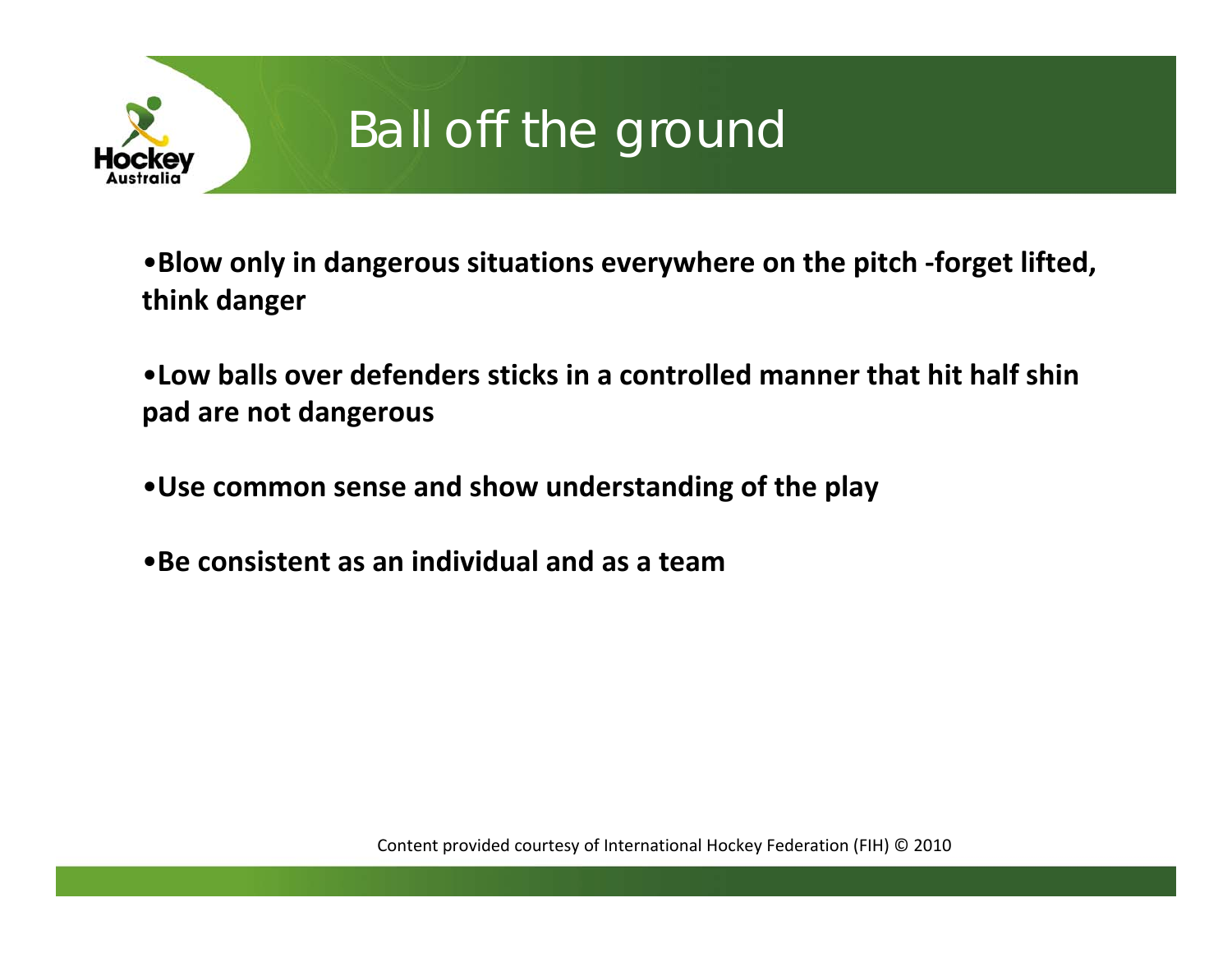

#### Ariel Balls

•**Set up free hits correctly, make sure that the players are 5 metres from the ball**

•**Watch the ball on the way up –the ball must not be flicked dangerously towards an opposing player**

•**The ball landing –apart from the receiver, players must stay 5 metres away until the ball is safely on the ground**

•**Penalise poor skill when the receiver makes the ball dangerous**

•**Defenders may stop or deflect <sup>a</sup> shot at goal with the stick above their shoulder –be aware that there will be stick movement towards the ball, use common sense and only penalise if the ball is genuinely hit**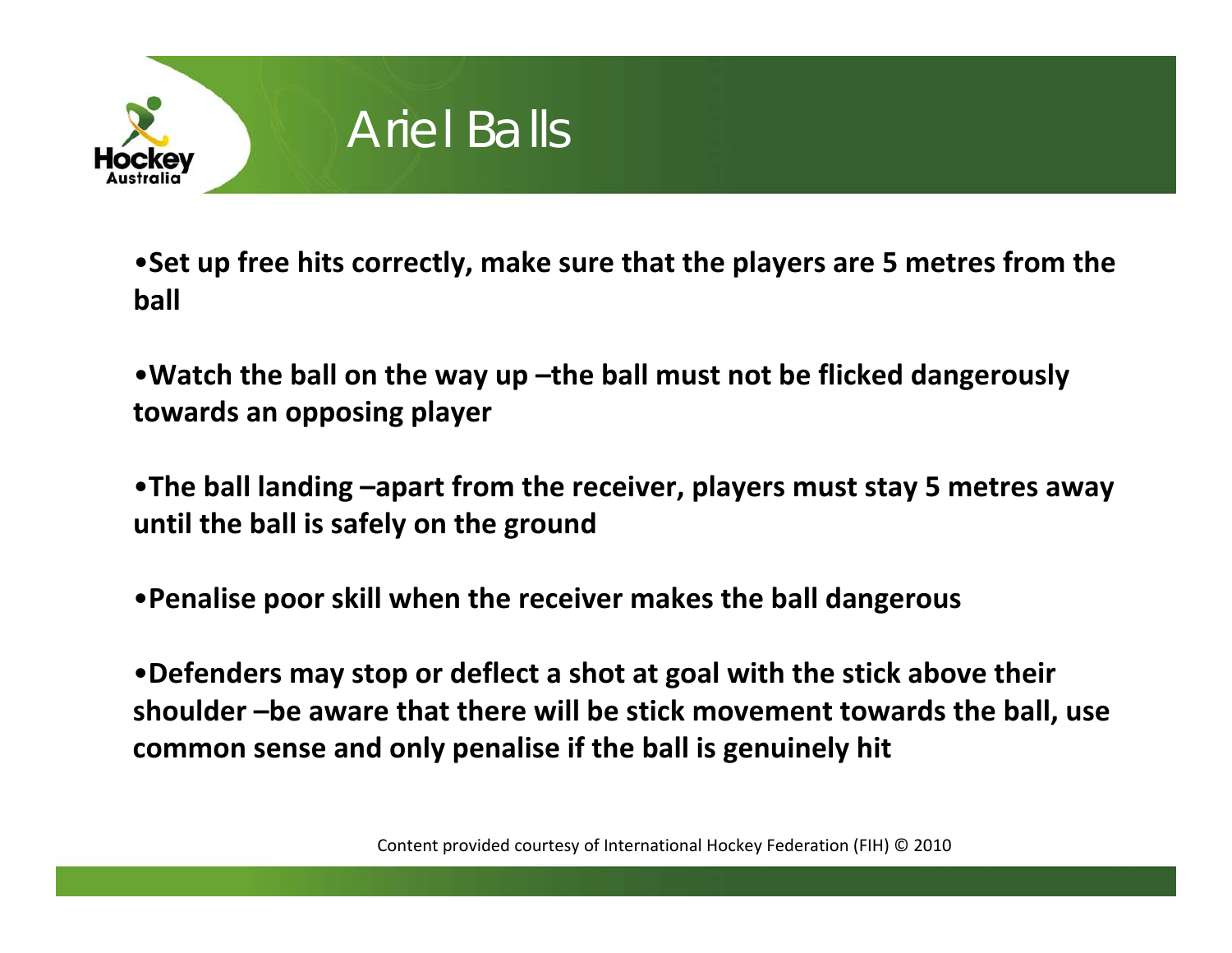

## Rules of Hockey 2011

•**Make sure that you understand the latest set of the Rules**

• **A forehand hardhit using the edge of the stick is not allowed and should be penalised even for a shot at goal**

•**Be aware that there is no change to the interpretation of the rule concerning the ball hitting the foot, hand or body of a field player –the text in the rules reinforces the existing interpretation**

•**Also be aware of any FIH or Competition Tournament Regulations which may vary the Rules of Hockey**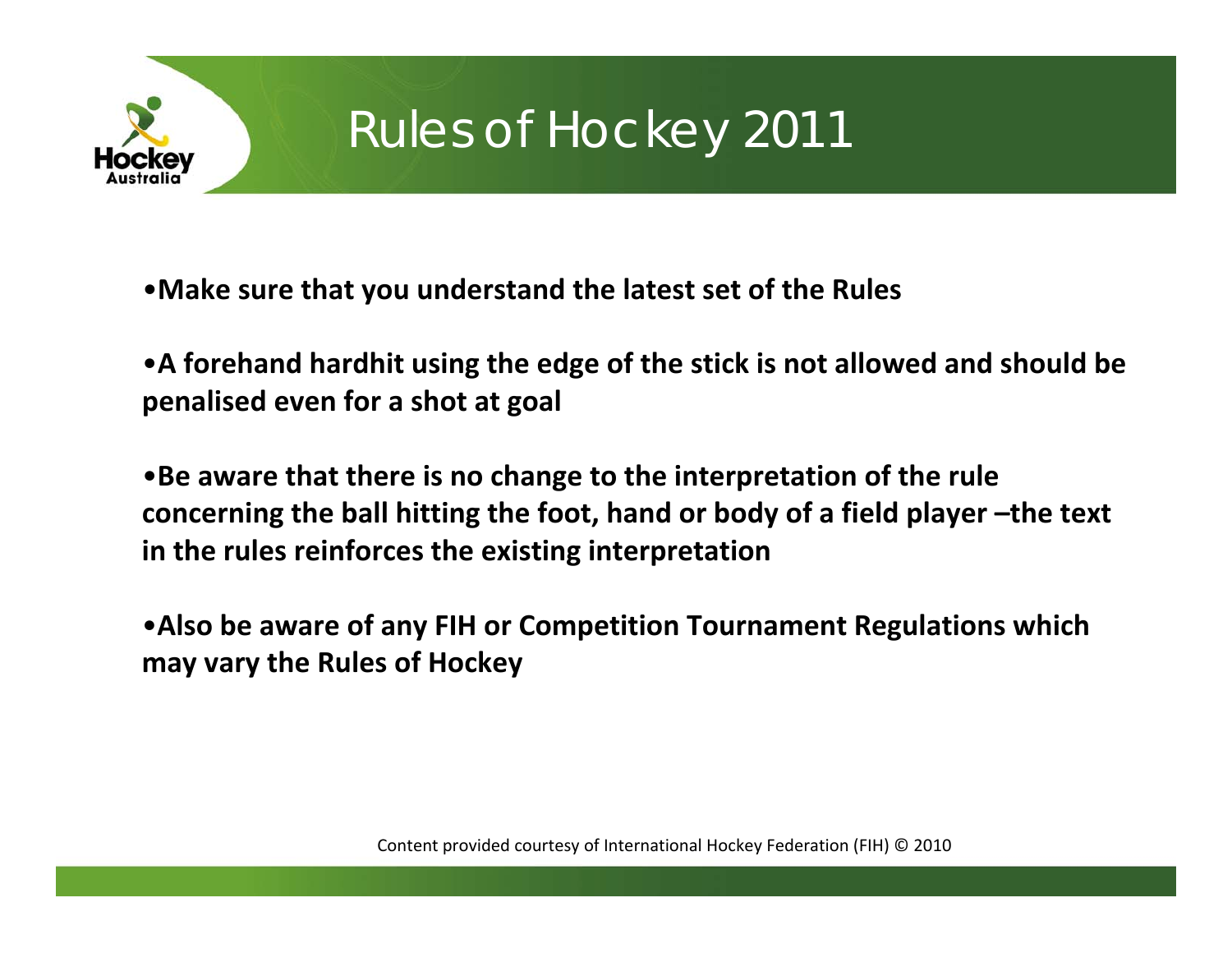

# Applying the Rules

**The following Rules are sometimes inconsistently applied –remember that: ‐**

•**If the ball is intentionally played over the back ‐line by a defender and no goal is scored, play is re ‐started with a penalty corner. If it is clear that the action is intentional, you should award a penalty corner**

•**'Players must not play the ball with any part of the stick when the ball is above shoulder height etc'. To be consistent and fair, shoulder height should be strictly enforced**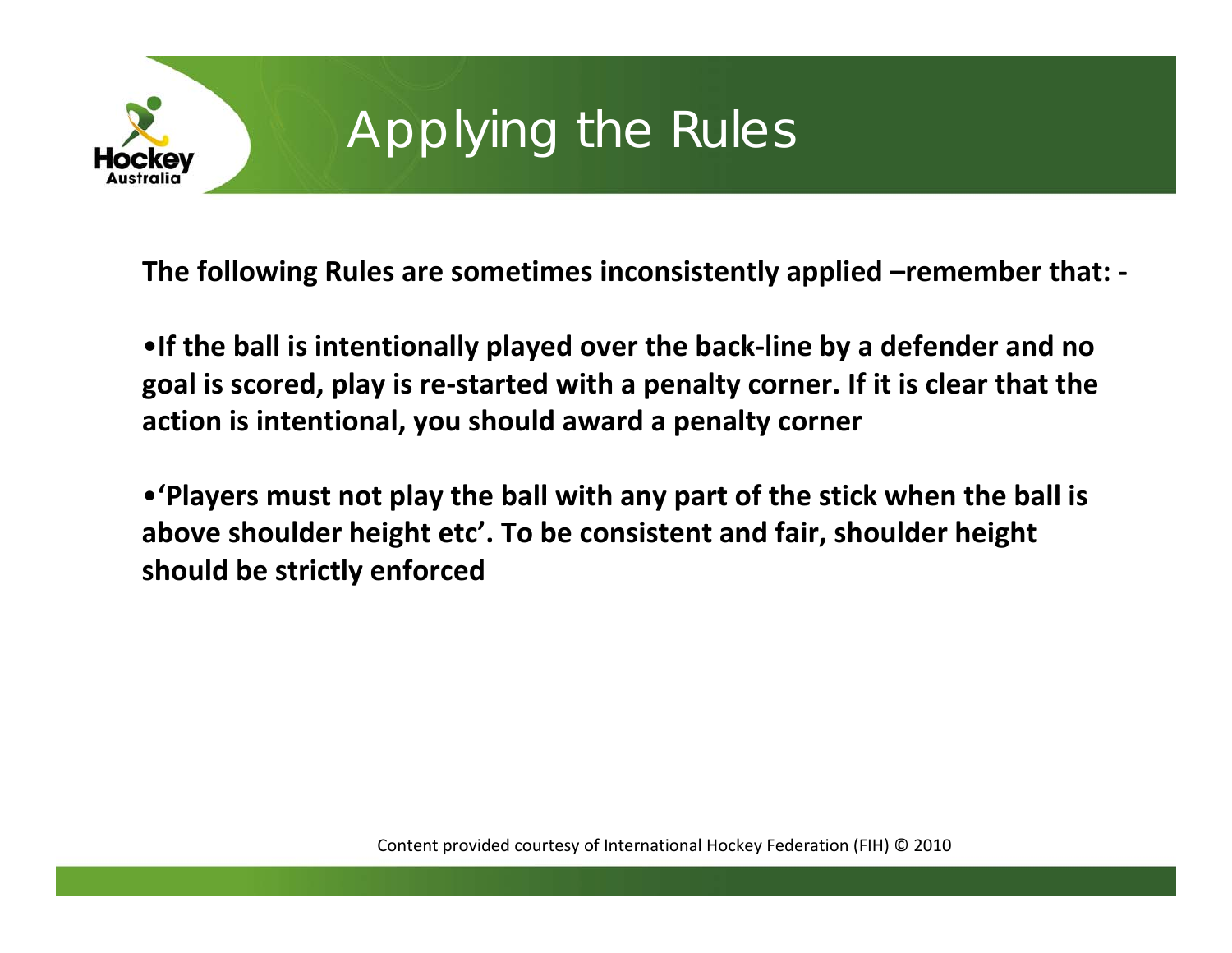

**For free hits (including centre passes, corners and all sideline restarts after the ball has been outside the field): ‐**

•**All opponents must be at least 5 metres from the ball**

•**For free hits awarded to the attack within their attacking 23 metre area ‐all players must be at least 5 metres from the ball**

*In all situations ‐if taken quickly and <sup>a</sup> player is within 5 metres of the ball but is not playing, attempting to play the ball or influencing play, the taking of the free hit does not need to be delayed –be consistent in your judgment of this*

•**Attacking free hits awarded within 5 metres of the circle are taken back to the nearest point 5 metres from the circle**

Content provided courtesy of International Hockey Federation (FIH) © 2010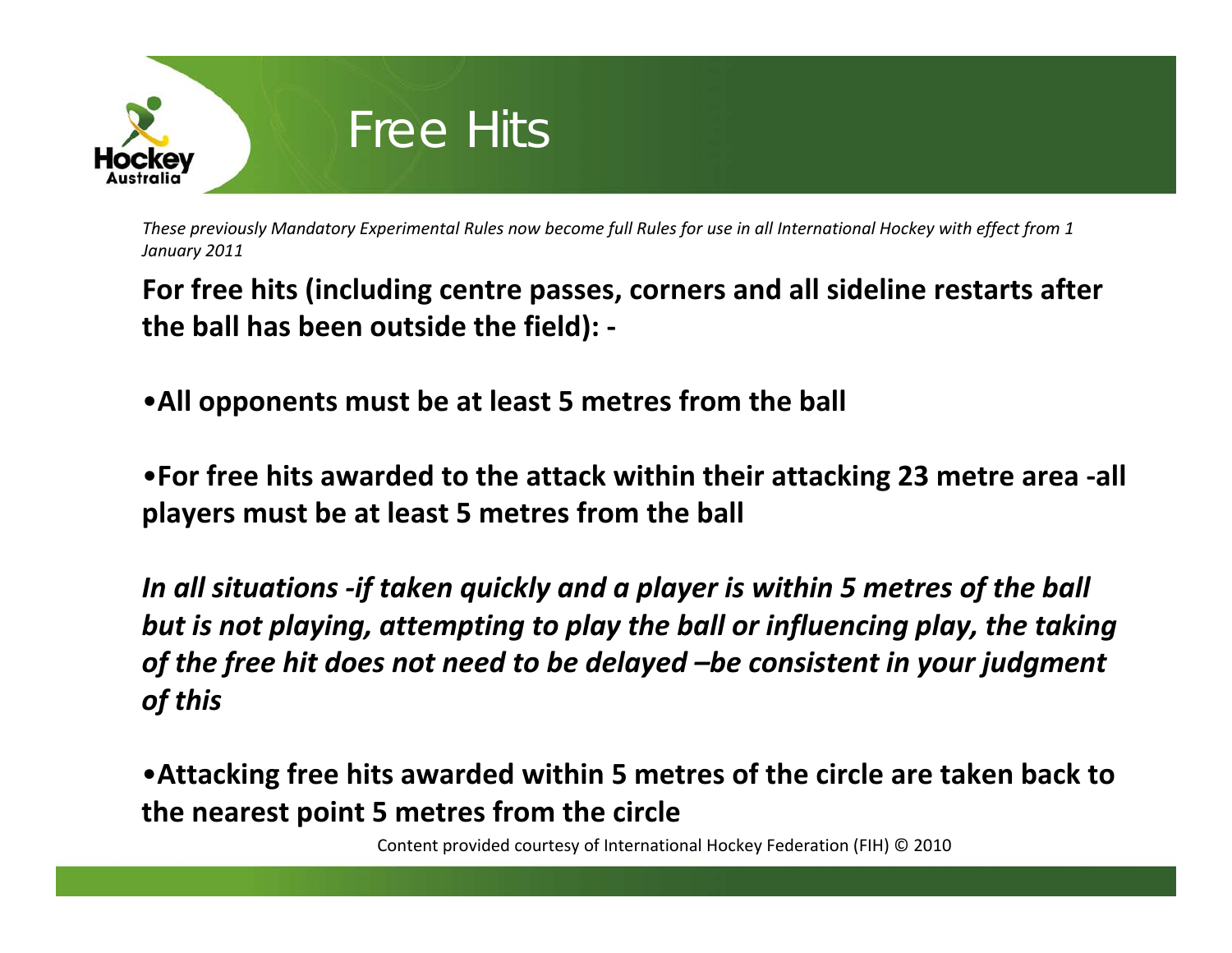

**A player taking <sup>a</sup> free hit, centre pass, corner or sideline restart can be the next player to play the ball –a 'self‐pass': ‐**

•**Taking the free hit and the next playing of the ball must be two distinct and separate actions**

•**The ball does not have to move 1 metre before the player may play the ball again**

**At a free hit, which is not <sup>a</sup> 'self‐pass', the ball must move at least 1 metre before it can be played by <sup>a</sup> teammate of the player taking the free hit**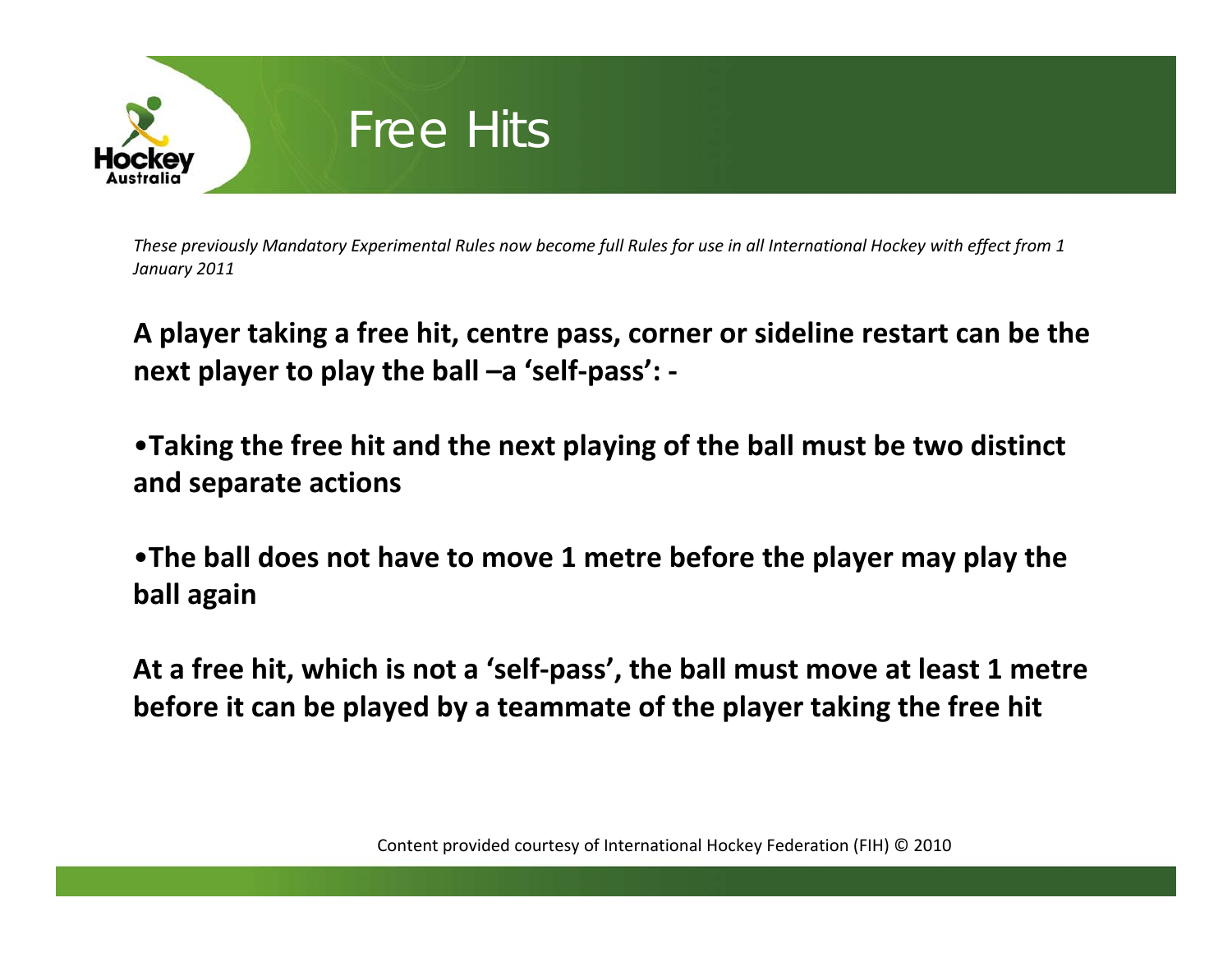

**For free hits (including corners and sideline restarts) taken by the attacking team inside the 23 metre area the ball cannot be played directly into the circle : ‐**

•**At a 'self‐pass' the ball must travel at least 5 metres from the point of the free hit (not necessarily in <sup>a</sup> single direction) before the taker himself can play the ball into the circle**

•**Alternatively the ball must be touched, deflected, hit or pushed by any other player before either it enters or can be played into the circle**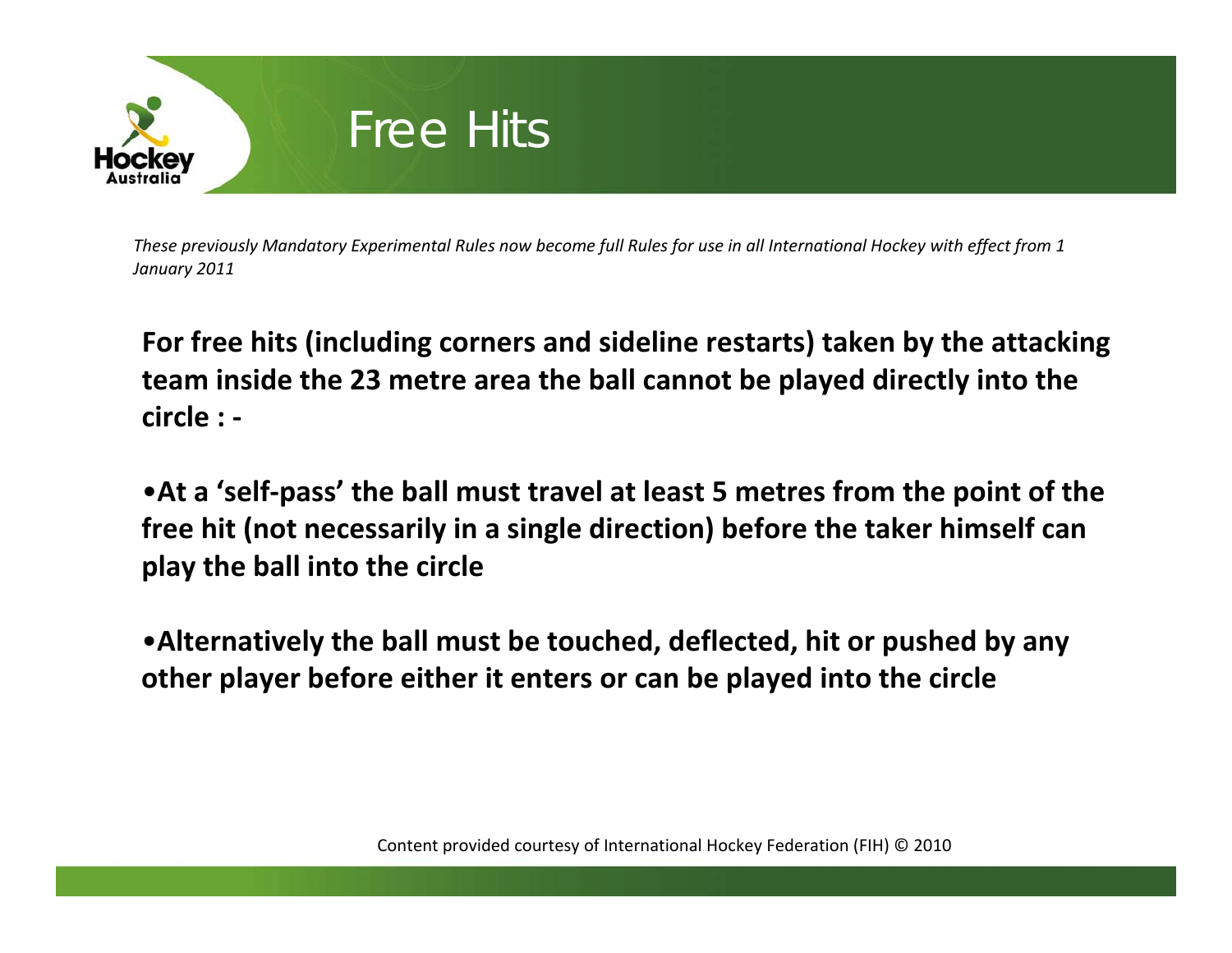

**For free hits (including corners and sideline restarts) taken by the attacking team inside the 23 metre area: ‐**

•**Be pro‐active and use your common sense regarding the placement of free hits either close to the circle or the 23 metre line**

•**Be flexible, only penalise if the 'wrong spot' for the free hit is chosen in order to either gain an unfair advantage or for reasons which are against the spirit and aim of the Rules**

•**Intentionally moving the location of an attacking free hit outside the 23 metre area to create an opportunity to play the ball directly into the circle must be seen as an unfair advantage and penalised accordingly**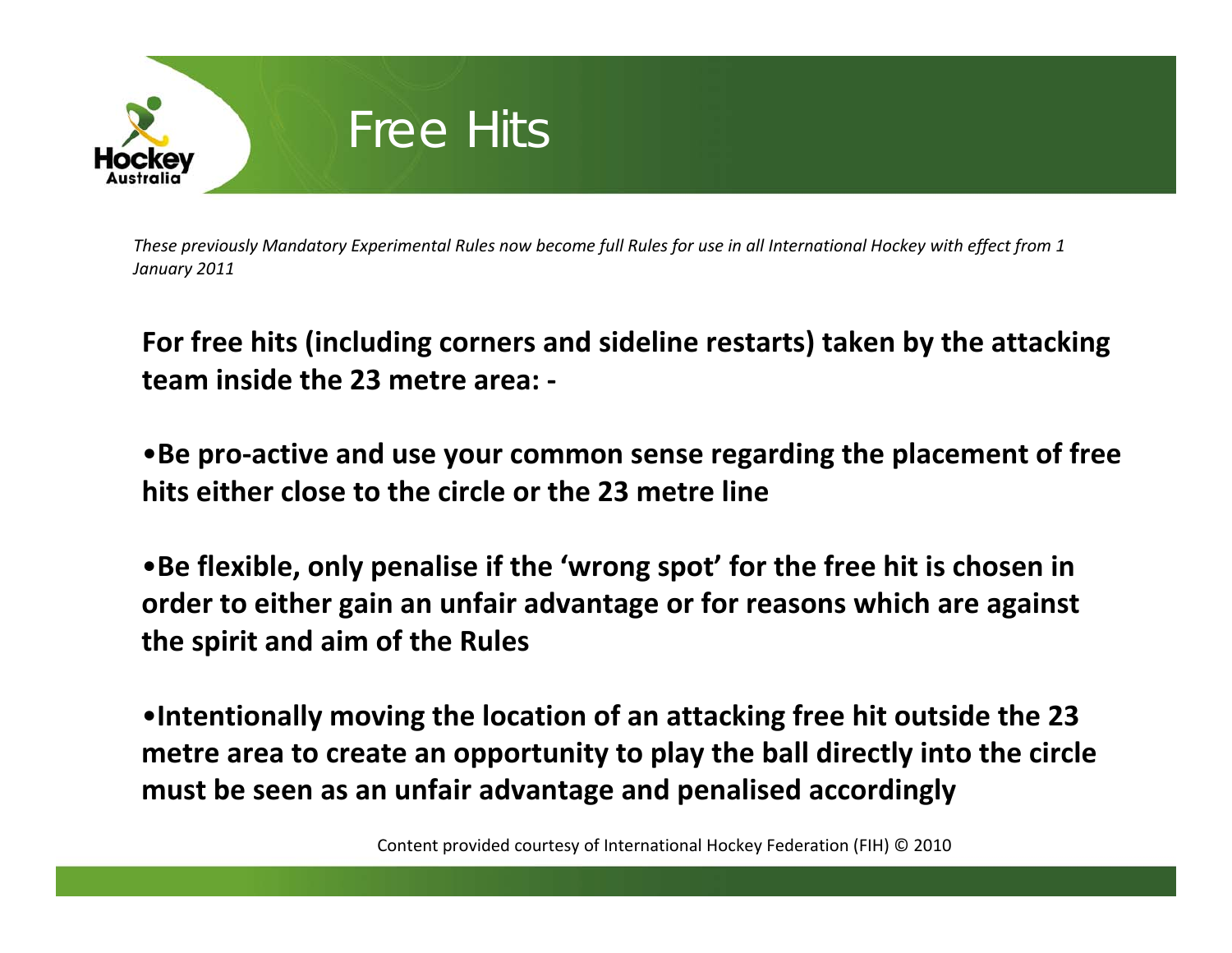

#### Free Hits – Penalties

These previously Mandatory Experimental Rules now become full Rules for use in all International Hockey with effect from 1 *January 2011*

**For a free hit taken by the attacking team within their attacking 23 metre area which is played directly into the circle: ‐**

•**Do not penalise unless and until the ball actually enters the circle**

• **A free hit is awarded to the opposing team from the spot where the free hit was incorrectly executed**

**Award the appropriate penalty for infringements and be aware of break down play situations, intentional interference with free hits etc. Use technical and personal penalties as required or appropriate**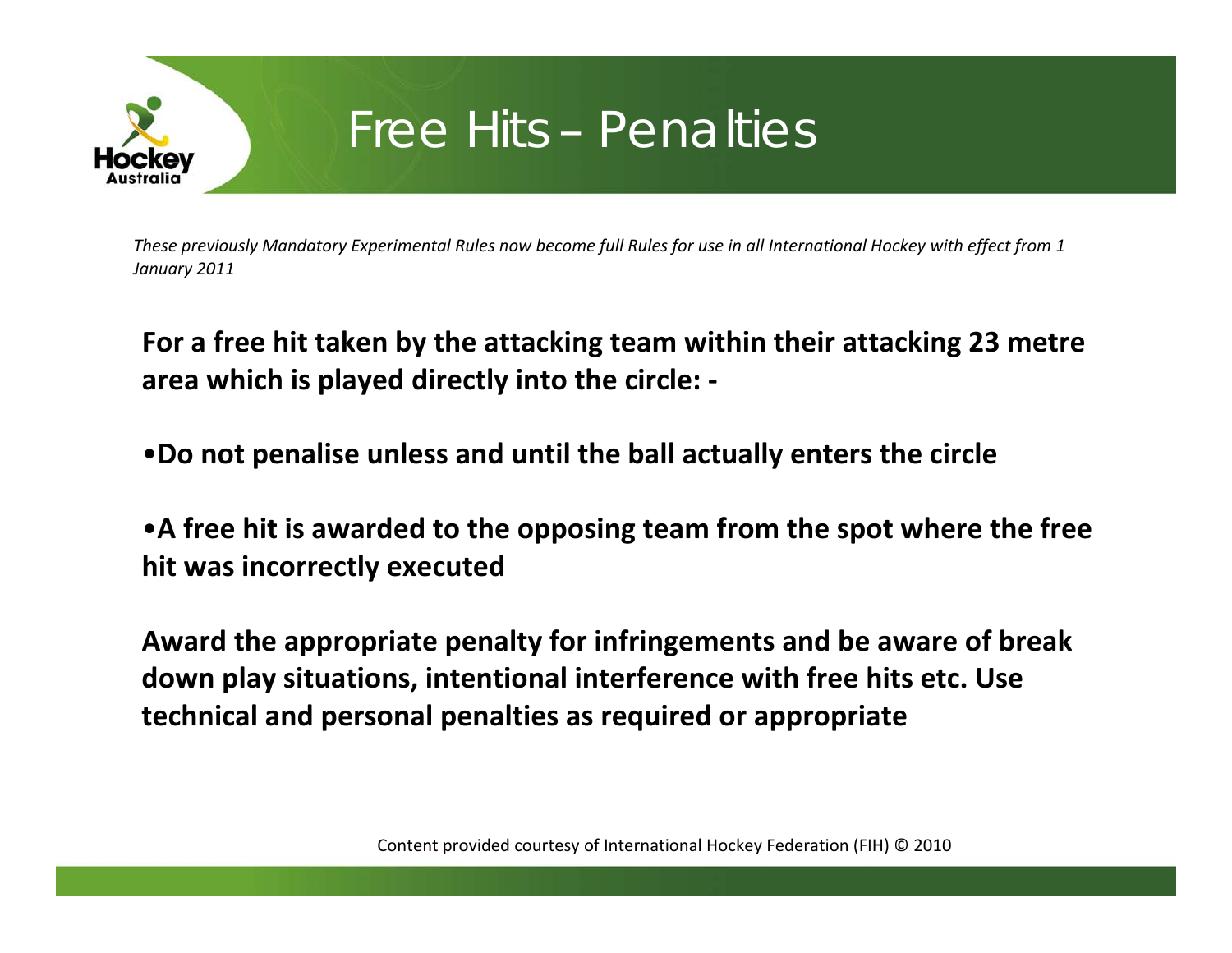

# Goalkeepers & Players with Goalkeeping Privileges

•**Goalkeepers and players with goalkeeping privileges must wear a single coloured shirt or garment of a different colour to both teams**

•**Players with goalkeeping privileges may wear protective headgear in their defending 23 metres area; it must be worn to defend penalty corners and penalty strokes. They may take part in the game outside their own 23 metres area provided that they have safely removed their headgear**

•**At penalty corners, a defending injured or suspended goalkeeper may be replaced by a similarly attired goalkeeper or a player with goalkeeping privileges**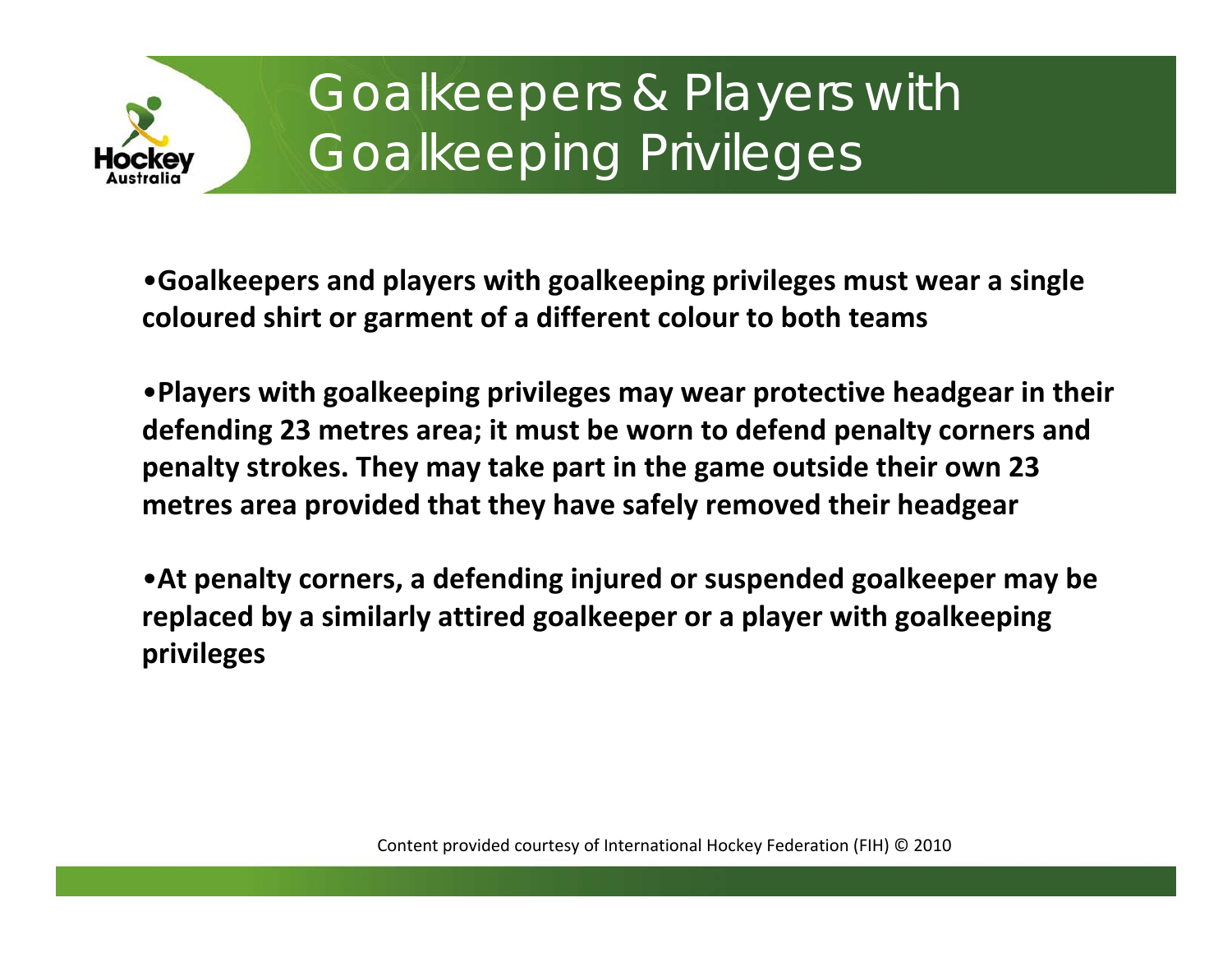

# Goalkeepers & Players with Goalkeeping Privileges

•**At penalty corners, <sup>a</sup> defending injured or suspended player with goalkeeping privileges may only be replaced by another player with goalkeeping privileges**

•**Allow goalkeepers and players with goalkeeping privileges to move the ball away with their hand / hand protector / arm / body, as part of <sup>a</sup> goal saving action. Permit this action in situations where attackers have an opportunity to score or attempt to score <sup>a</sup> goal, so it can also be used to deny attackers the possibility of possession of the ball or another shot at goal. If they intentionally propel the ball over long distances they should be penalised with <sup>a</sup> penalty corner**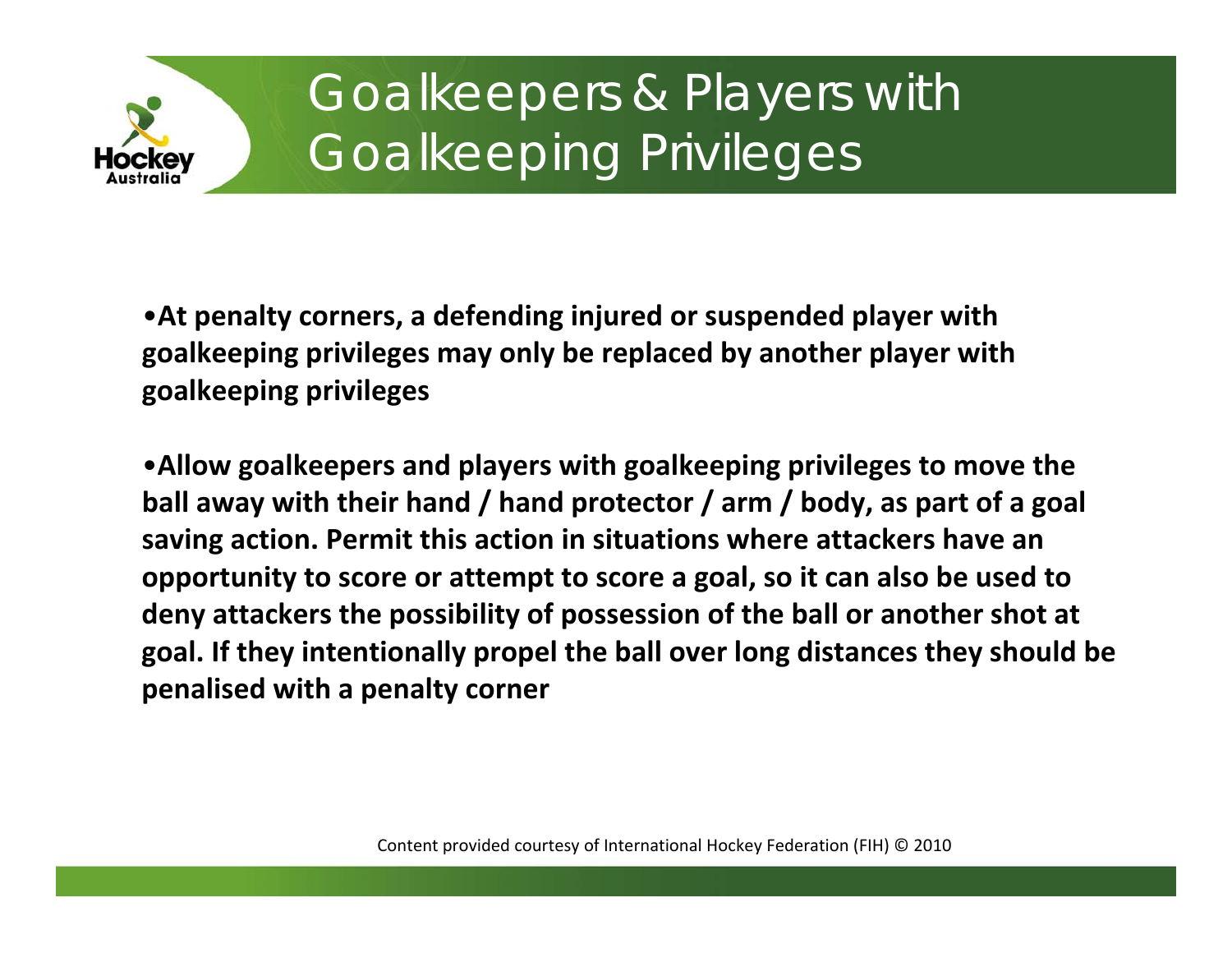

## No Goalkeepers

•**If a team uses only field players, no player has goalkeeping privileges – following the award of a penalty corner it is not permitted for one of the on field players to assume goalkeeping privileges by putting on a different coloured shirt and/or protective headgear**

•**Substitutions are allowed at penalty strokes; but if a team chooses to defend a penalty stroke with a player who is taking part in the game as a field player, this will not be considered as a substitution so they may only wear a face mask as protective equipment and may only use their stick to makea save**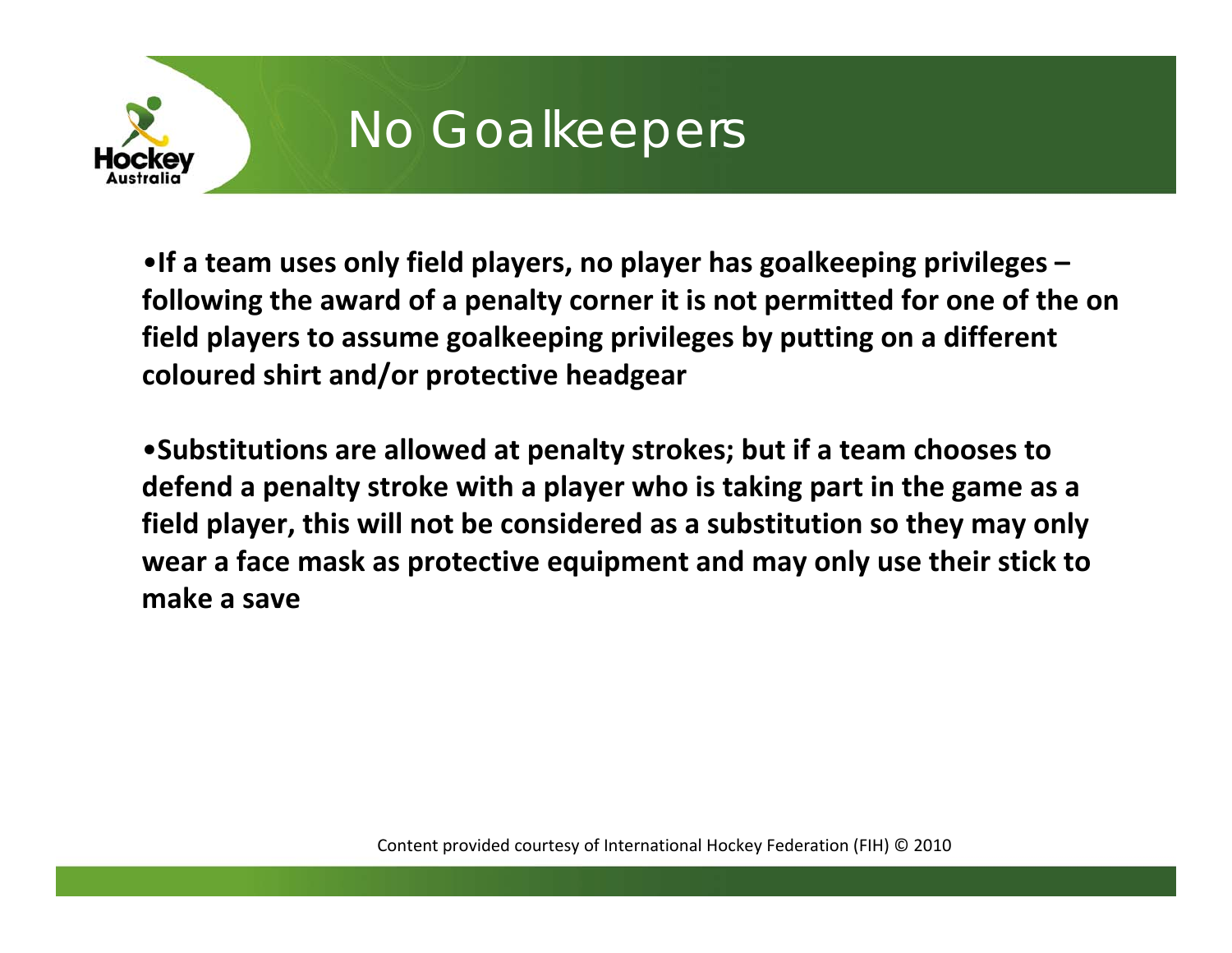

# Manufactured Offences **Rule Deleted**

•**The Rule which used to say that 'players must not force an opponent into offending unintentionally' is deleted ‐any action of this sort can be dealt with under other Rules**

- •**Be aware of attempts to gain free hits by the ball carrier, for example, by: ‐**
- •**Deliberately running into opponents**
- •**Playing the ball dangerously into a defender's body**

•**Trying to demonstrate an obstruction by lifting their stick dangerously over an opponent's head These are offences in their own right and upset opponents; think through where the ball carrier is likely to do this**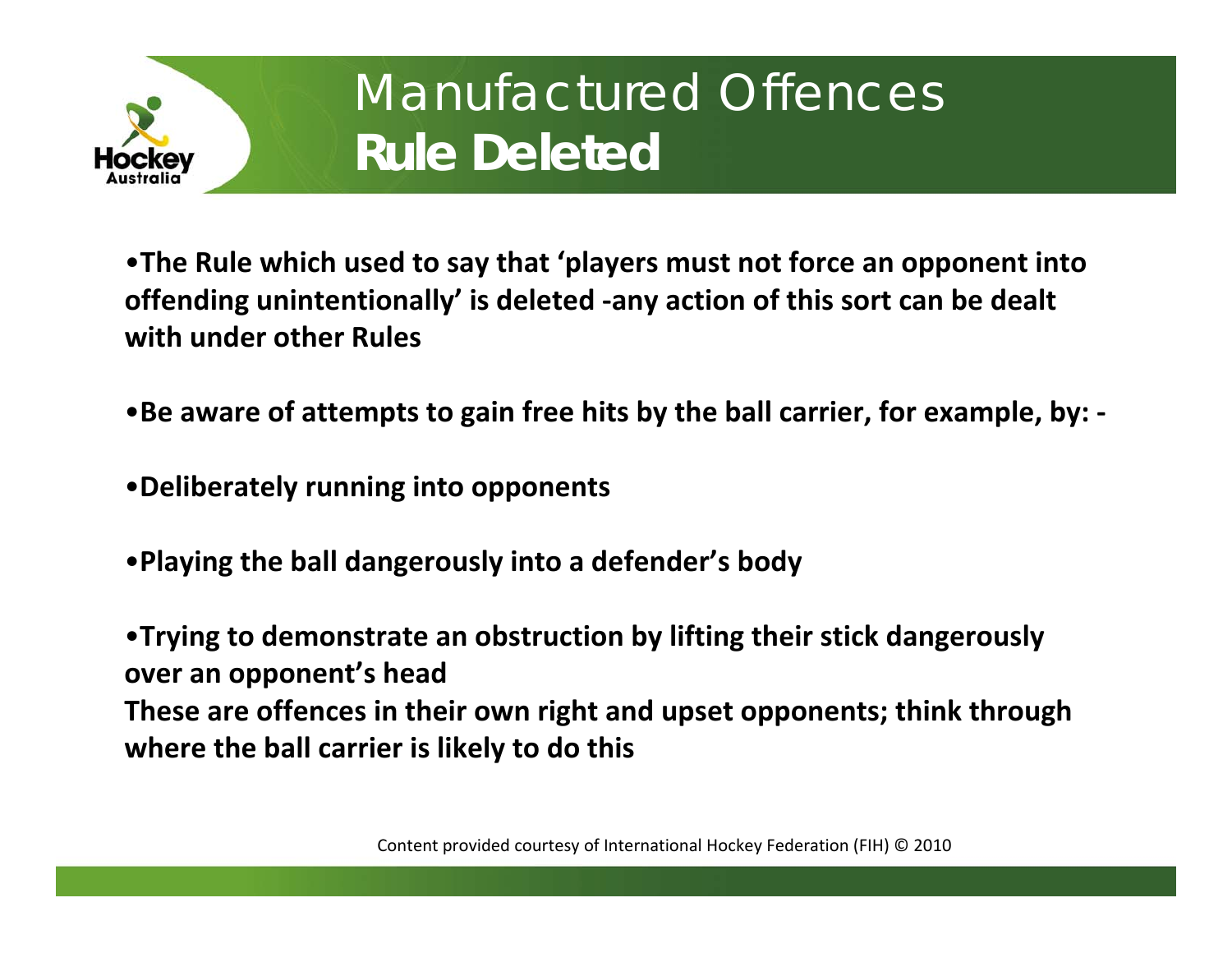

## Penalty Corners

- •**Positioning is critical –sell decisions**
- •**Manage the set up –including the meetings on the top of the circle or in defence**
- •**Use pro ‐active and preventative reminders to prevent possible breaking and other offences**
- •**Apply the drag flick interpretations; co ‐operation needed if runner is hit – be sure whether this was below or on/above the knee**
- •**Position of disengaged umpire should allow support of colleague on the height and direction of the shot, the possibility of suicide runners and possible obstruction of runners**

•**When the ball is missing the goal and the defender is hit high on the body, decision is a free hit to the defence**

Content provided courtesy of International Hockey Federation (FIH) © 2010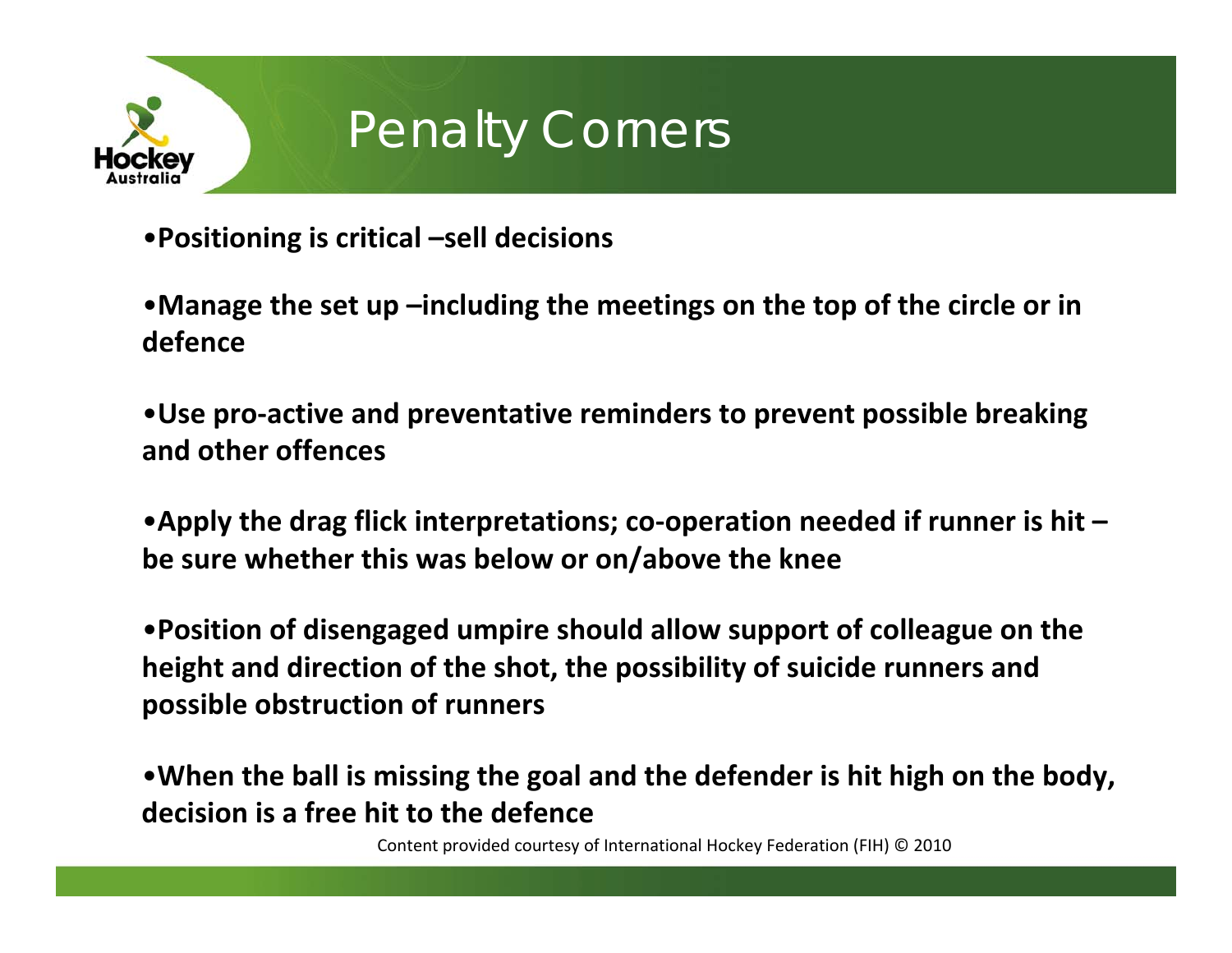

# Offences during the taking of Penalty Corners

**Remember that the Penalty Corner is now taken again if: ‐**

- **A defender crosses the back line before permitted**
- •**An attacker enters the circle before permitted**
- •**The injector does not have at least one foot outside the pitch. A free hit is awarded to the defence for any other offence by: ‐**
- •**The injector**
- •**An attacker**

**Deal appropriately with persistent offences by defenders or attackers**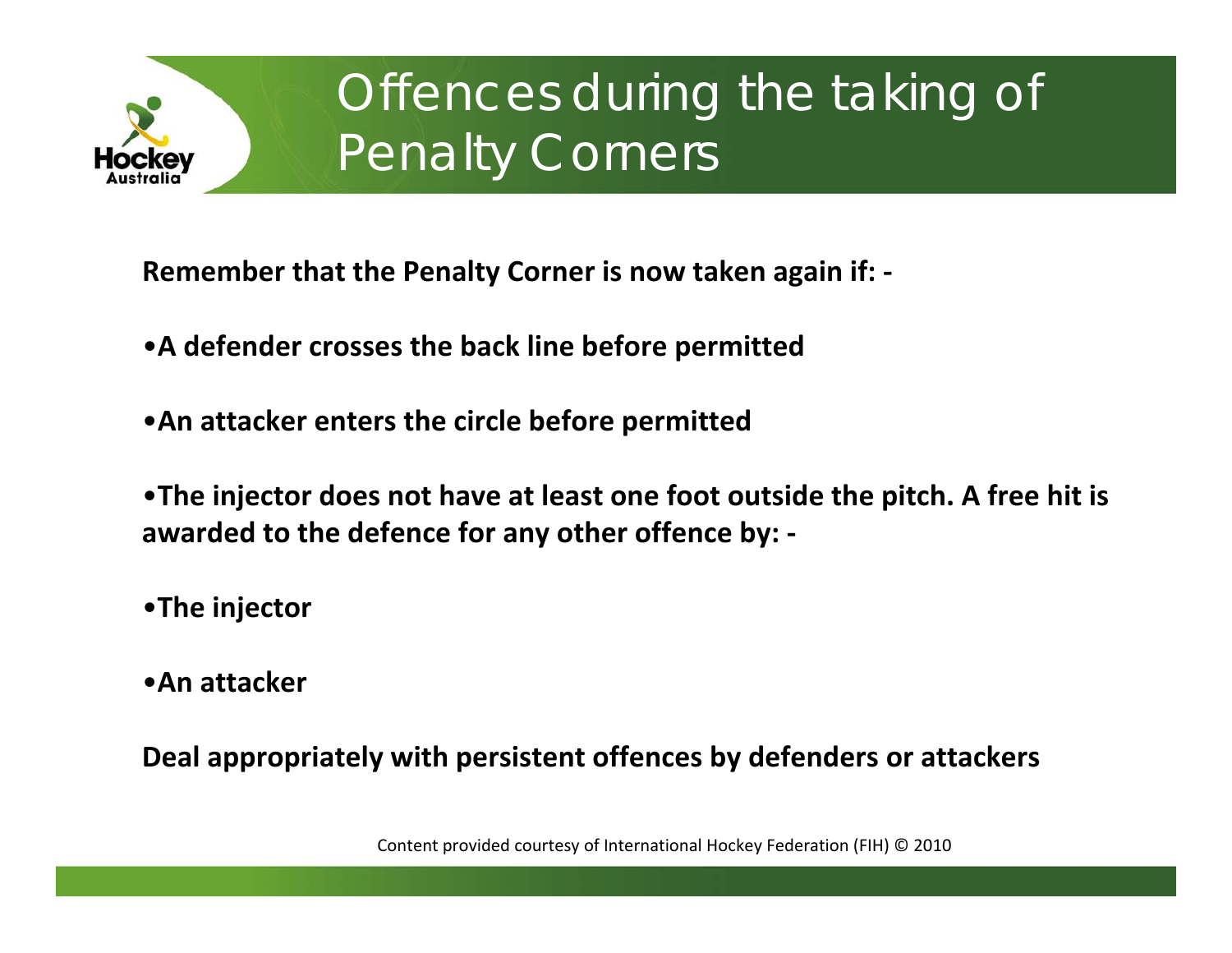

# **Penalty Corners**

• **A goal cannot be scored unless the ball has travelled outside the circle. If the ball has stayed inside the circle, it is not an offence to take a shot at goal–allow play to continue; if a defender commits an offence which** *normally* **would have prevented the probable scoring of a goal, a further penalty corner should be awarded**

•**If a player defending a penalty corner continues to wear a face mask after the corner has been completed a free hit should be awarded. Repetition means another free hit and appropriate card**

•**Players should, however, be allowed to complete a defending action, even if it means that they play the ball just outside the circle when wearing a face mask –common sense should prevail**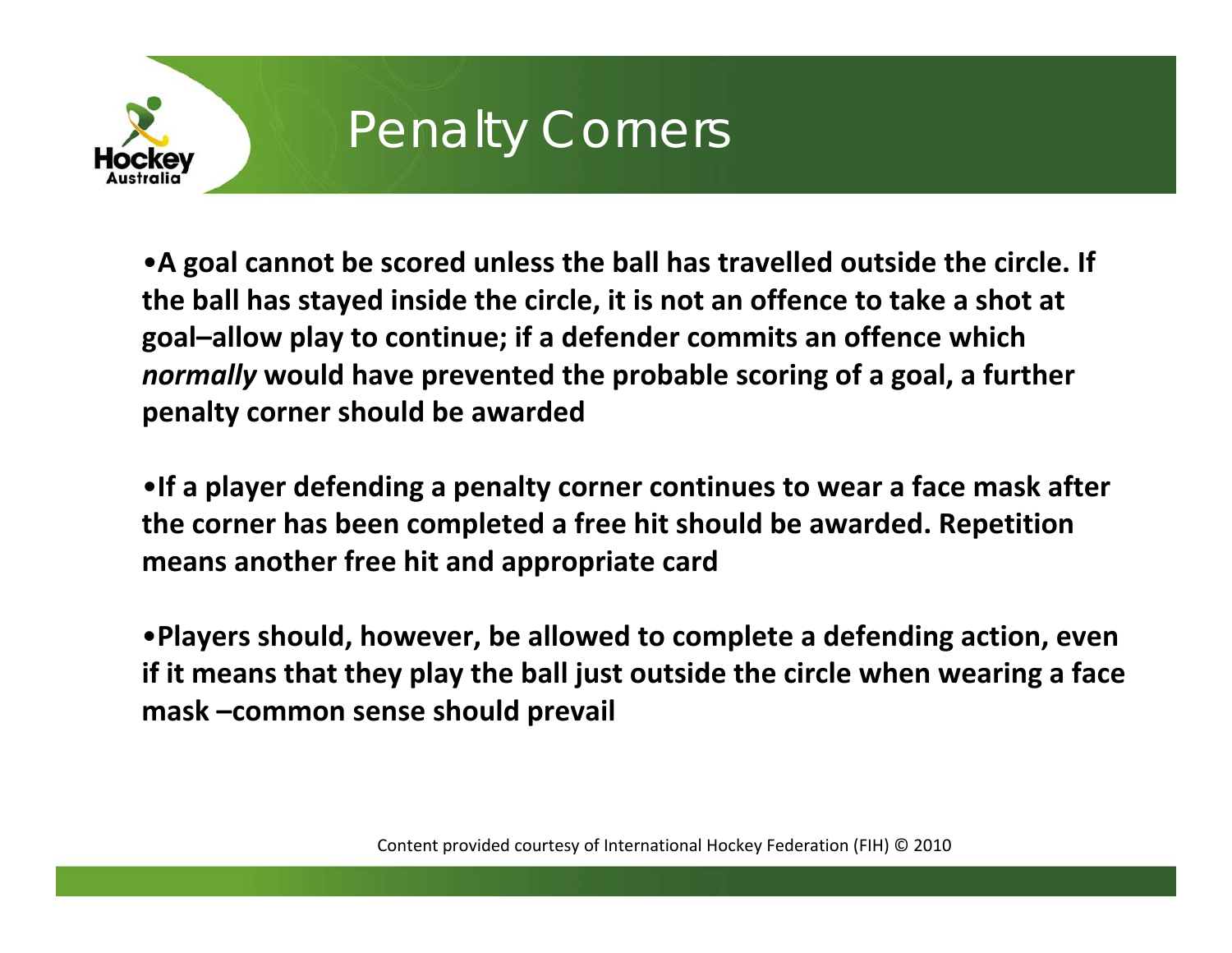

## Penalty Strokes

- •**No personal interpretations**
- •**Stick to the Rules and guidance**
- •**Sell decisions**
- •**Ensure that goalkeeper and taker are in position and prepared**
- •**Taker to be within playing distance of the ball ‐communicate this early**
- •**At penalty strokes allow the stroke if it looks natural –even if there is a minor drag**
- •**The penalty stroke is a major decision for a major foul**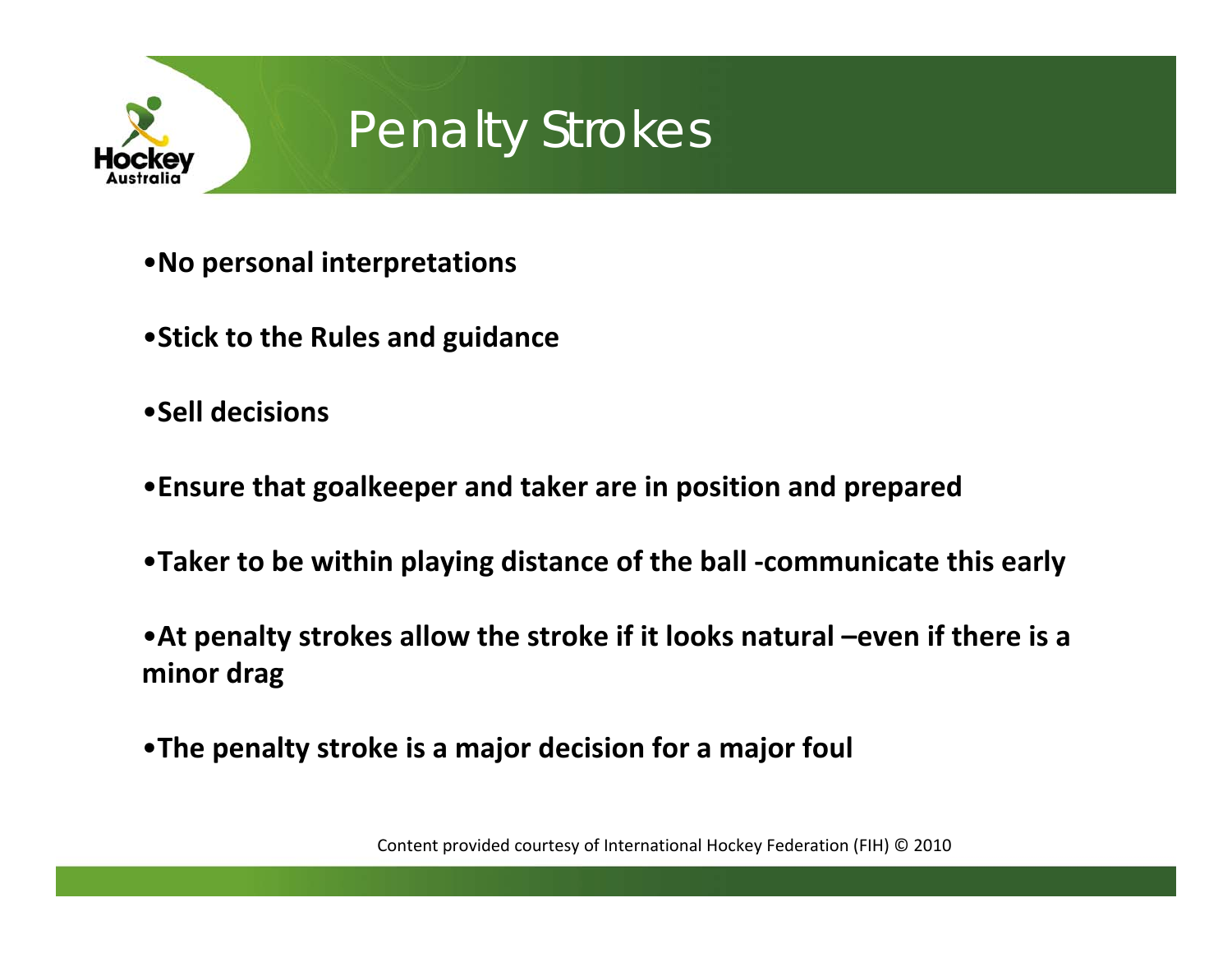

# Offences during the taking of Penalty Strokes<sup>'</sup>

**If the Penalty Stroke is taken before the whistle is blown: ‐**

•**By the attacker and a goal is scored –re ‐take**

•**By the attacker and a goal is not scored –free hit to the defence**

**A free hit is awarded to the defence for all other offences by the attacker For any offence by the player defending the Penalty Stoke and: ‐**

• **A goal is scored –the goal stands**

• **A goal is not scored –re ‐take**

**Other than those involved in the taking of the Penalty Stroke, for any offence by the defenders and a goal is not scored or by the attackers and a goal is scored, the Stroke is taken again**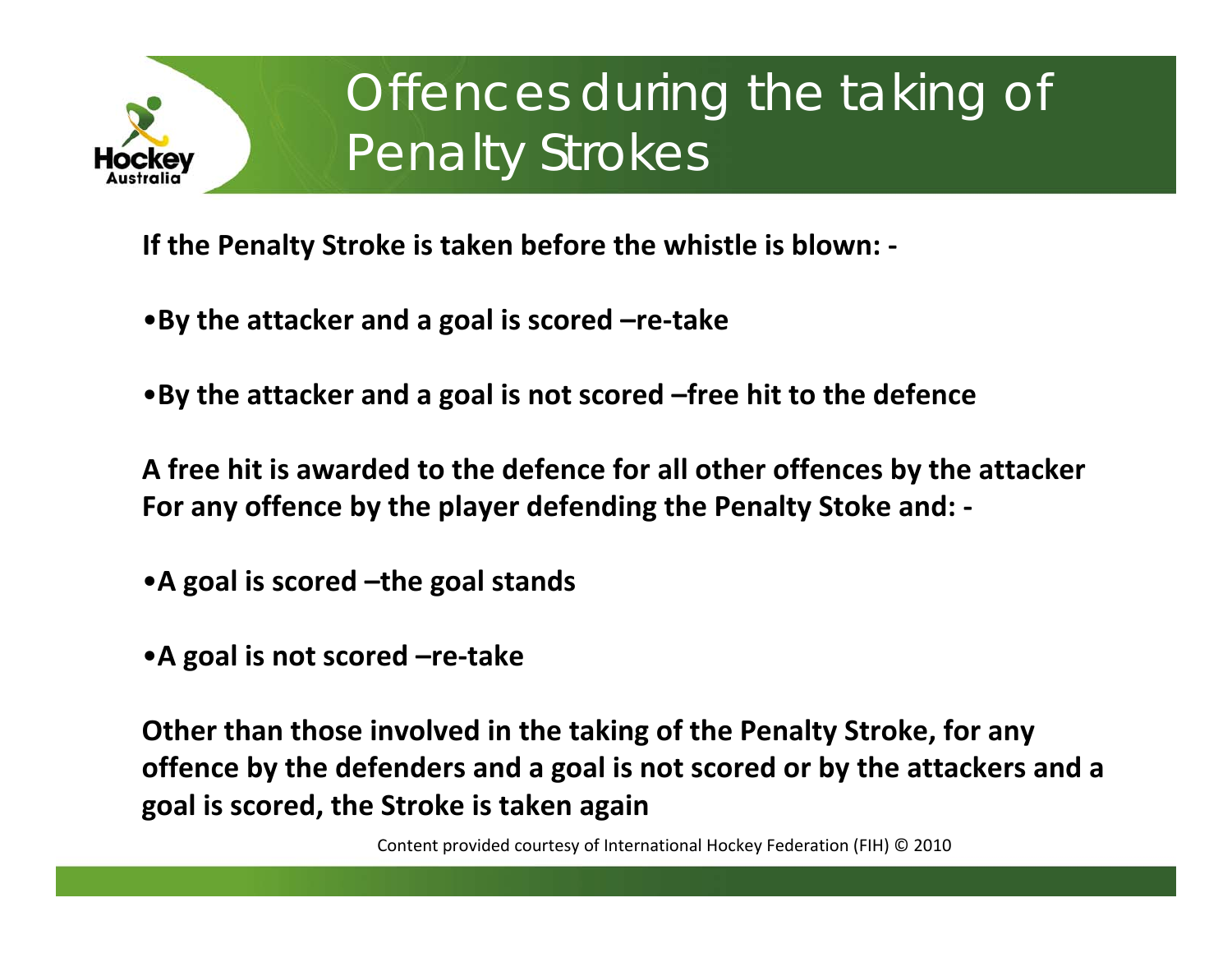

# Appealing

- •**Appealing for free hits –abuse or shouting spoils the game**
- •**Do not allow comments at every penalty corner you award**
- •**Harassment, intimidation and surrounding of umpires after decisions should not be tolerated**
- •**Make it easy on yourself –use your skills and the tools at your disposal to stamp these problems out early in the game**
- •**Make use of the captains, who are responsible for the behaviour of their team**
- **We all need to do this every match!**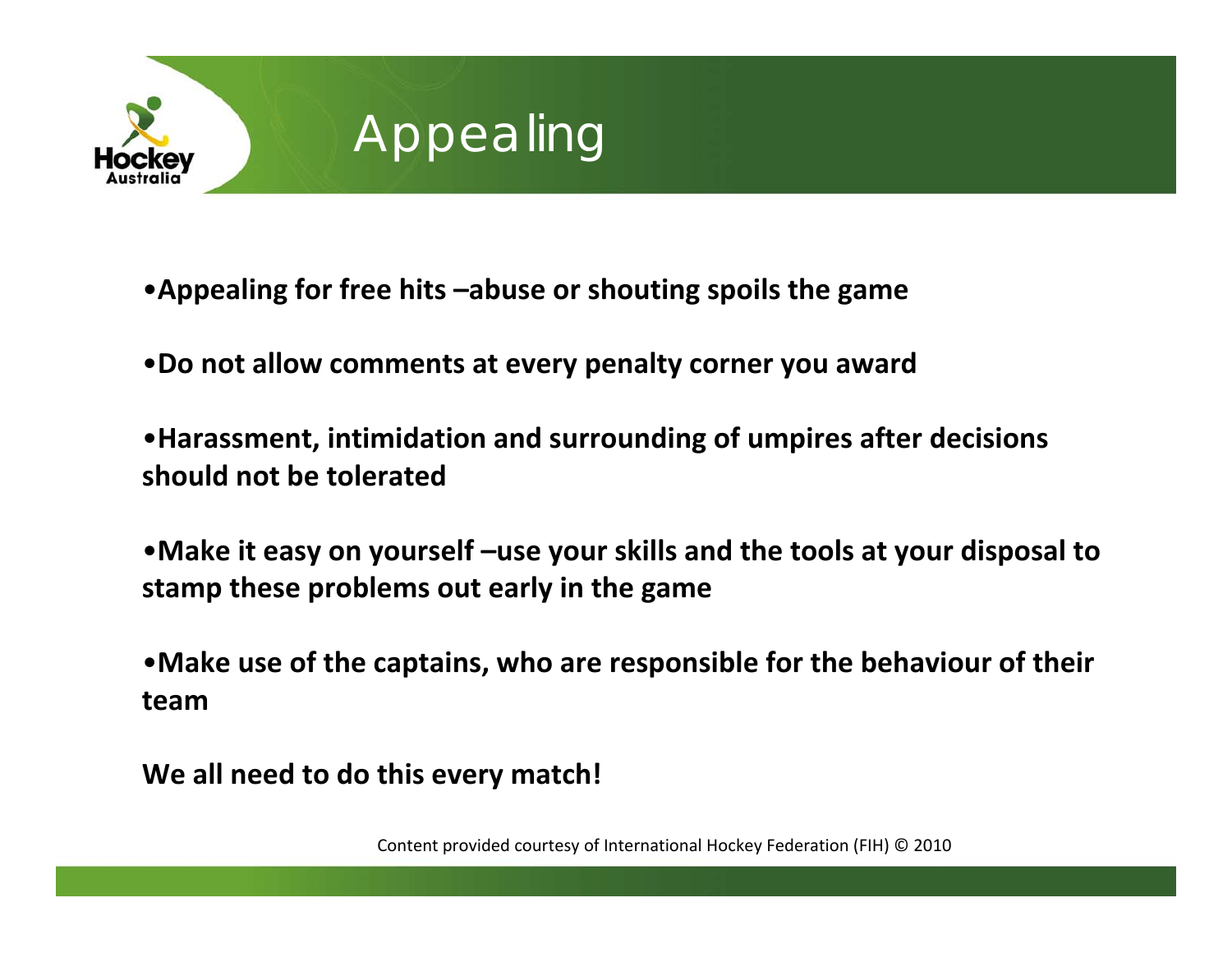

#### Approach to Injuries

**For FIH Tournaments and, depending upon their Regulations, other Competitions: ‐**

•**Go quickly to the player and ask them if they need attention**

•**If no response ask Captain if the Doctor/Physio is required**

•**If bleeding is obvious or serious –call Doctor/Physio immediately**

•**If Doctor/Physio enters pitch the player must leave the pitch for two minutes**

•**Be aware of players who are feigning injury and delaying the game –if this is the case, call Doctor/Physio immediately**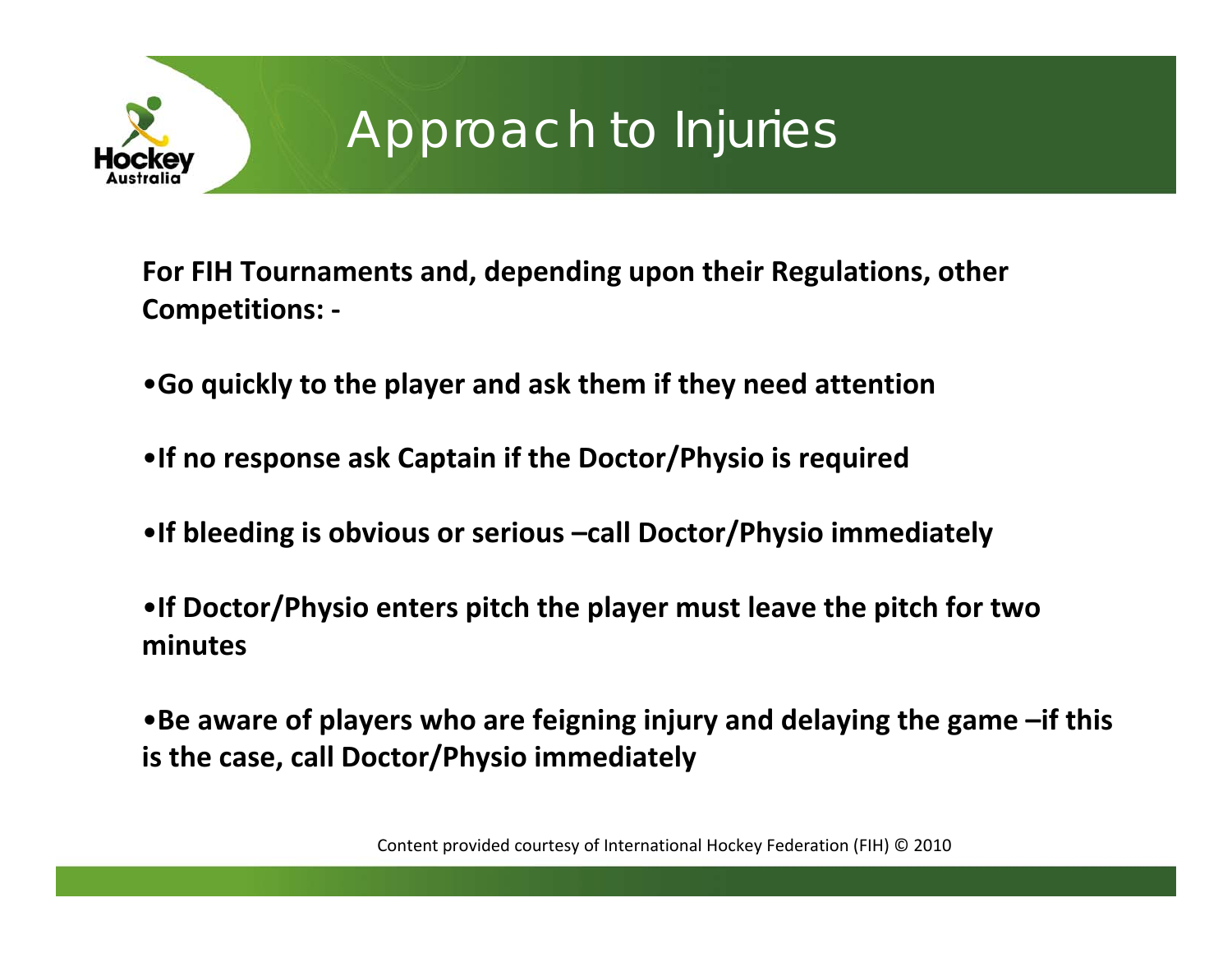

The Key to Success

## **GOOD COMMUNICATION**

## **With the players**

## **With your colleague**

#### **and**

#### **With your support team**

Content provided courtesy of International Hockey Federation (FIH) © 2010